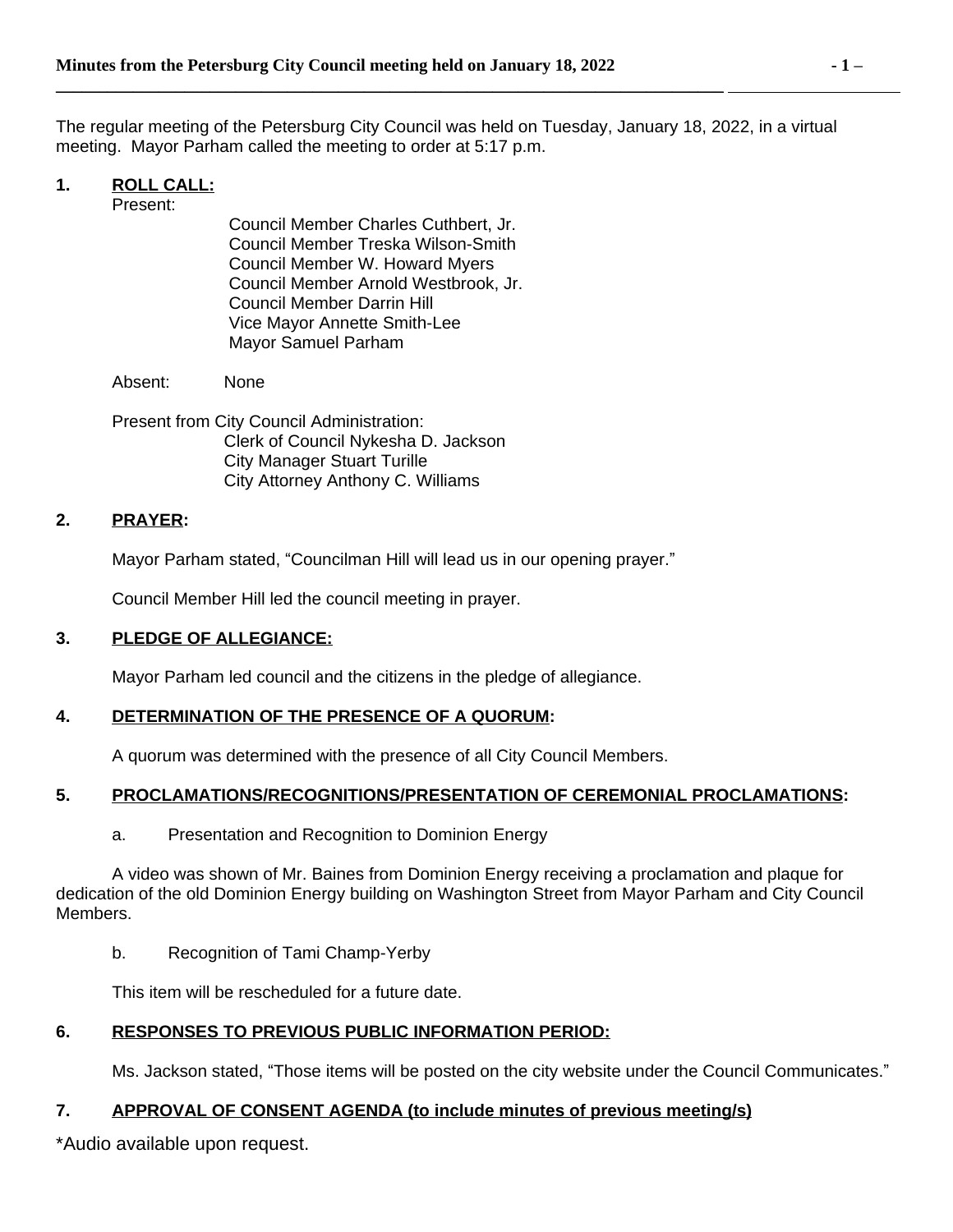- a. Consideration of appropriation of the FY22 Circuit Court Preservation Grant in the amount of  $$44,058.75 - 1<sup>st</sup>$  Reading
- b. A request to schedule a public hearing on February 15, 2022, for the consideration of an ordinance authorizing the City Manager to establish the Enterprise Zone Capital Investment Real Estate Tax Rebate.
- c. A request to schedule a public hearing on February 15, 2022, for the consideration of FY2020- 2021 Proposed Schools Operating Budget Supplement in the amount of \$2,001,759.10
- d. City Council Minutes: January 4, 2022 – Organizational Meeting January 4, 2022 – Closed Session Meeting January 4, 2022 – Work Session Meeting

Council Member Hill made a motion to approve the consent agenda. The motion was seconded by Vice Mayor Smith-Lee. The motion was approved on roll call. On roll call vote, voting yes: Cuthbert, Wilson-Smith, Myers, Westbrook, Hill, Smith-Lee, and Parham

# **8. OFFICIAL PUBLIC HEARINGS:**

a. A public hearing on January 18, 2022, for the consideration of an ordinance authorizing the City Manager to execute a purchase agreement for the sale of City-owned property at 835 Commerce Street, parcel ID 024-130012.

**BACKGROUND:** The Department of Economic Development received a proposal from Quality Trailers, Northside Gourmet Market, Southside Community Development and Housing Corporation, and Habitat for Humanity to purchase City-owned property located at 835 Commerce Street, which is currently a vacant commercial building: The four proposals are attached for review and consideration by the City Council.

Exhibit A (Quality Trailers) - \$100,100 Exhibit B (Northside Gourmet Market) - \$150,000 Exhibit C (Southside Community Development and Housing Corporation) - \$214,500 Exhibit D (Habitat for Humanity) - \$155,000

The proposals are not in compliance with the guidelines for the City's disposition of City Real Estate Property. This proposal is in compliance with the City's Zoning, and the City's Comprehensive Land Use Plan.

Property Information The zoning of the parcel at 835 Commerce Street is M-1, light industrial

Address: 835 Commerce Street Tax Map ID: 024-130012 Zoning: M-1

**RECOMMENDATION:** The Department of Economic Development recommends City Council review the attached proposals for the purchase of City-owned property located 835 Commerce Street.

Brian Moore, Director of Economic Development, gave a briefing on the proposals for 835 Commerce Street.

Offers:

Quality Trailers - \$100,000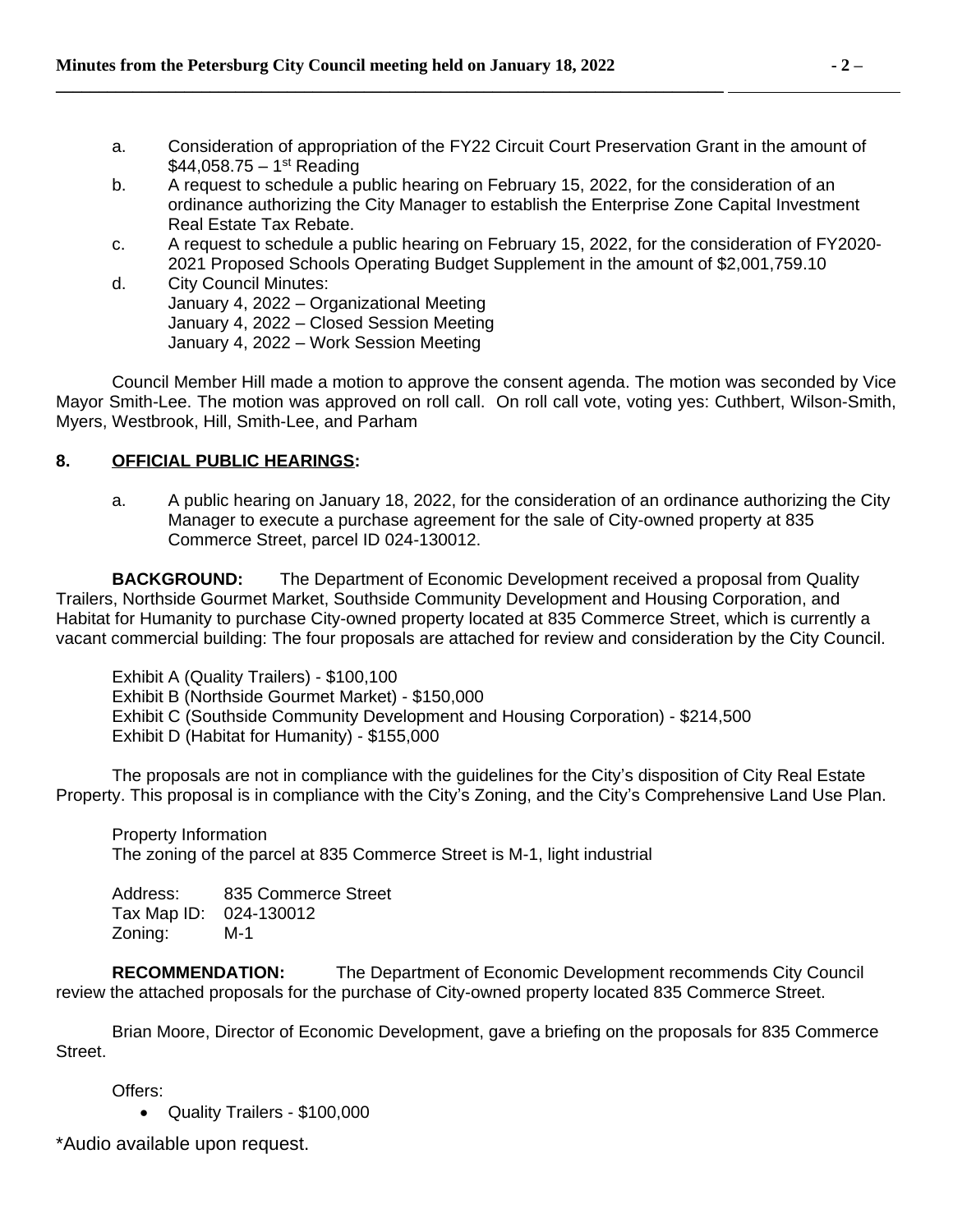- Northside Gourmet Market \$150,000
- Southside Community Development and Housing Corporation \$215,000

Tri-Cities Habitat for Humanity - \$155,000

Mayor Parham opened the floor for public comments.

Robbie Franklin, proposer for Southside Community Development and Housing Corporation, stated, "I just wanted to provide a little more insight to the program and the people who would be working on the project and the people that we will be marketing housing to and the ideal impact that would come out of it. So, as we stated in the summary, Southside will turn this building into 12 market rate efficiency apartments which share living and dining spaces. And also, will be attached to amenities including pet friendly amenities and a workout space. But the real importance of this project in my opinion is to target public officials living in the city that are renting in the city. And get them to a part where they are home ownership ready. Southside has provided rent assistance through the rent relief program to 121 people in Petersburg. In that time, we have noticed that there are people who are working in education and who are working as firefighters. There are folks that are living month to month as active-duty military officers. And we feel that these people would benefit from these flexible lower maintenance housing situations that would allow them at the same time to work towards homeownership rather than be overburden by the rent increases in the city. Southside has an excellent reputation for providing affordable housing like this in Richmond. And while this will be market rate the size would allow the market rate to be much more affordable than larger apartments in the city. And we have helped thousands of people purchase their first home across Virginia since we were founded in 1988. So, I appreciate the time to allow me to speak a little bit further. I am here to answer any questions if there are any questions."

Orlanda James, proposer for Quality Trailers, stated, "I just want to get a chance to go over the project a little bit. We actually made a proposal to purchase the building at 835 Commerce Street. It was for \$101,000 and we also had an escalation clause that would bring it up to \$125,000. I along with two partners owned a company called Quality Trailers. And what we do is manufacture trailers. We did send some conservative projections earlier this year or earlier last year. And our projection of sales was \$750,000 for year one and going up to a sale of \$5 million after year five. We plan to open five retail stores in the U.S. east coast by year five. We currently have three steel suppliers, and we also have two wholesale dealers committed to purchase all the trailers that are manufactured. One owner is currently manufacturing trailers right now in Arkansas. Right now, he has been in business for 26 years and one of the owner's has been in trailer manufacturing business for 22 years. We have significant experience when it comes to manufacturing trailers. We are proposing to have within the first year ten employees. We produce 12 trailers per day, and it cost about \$1,000 in materials to build one and sell for about \$1,500. Which gives us a profit of about \$4,800 a day with gross sales of \$4,320,000 and profits before tax over \$1,171,000. Once we open a store our sales will increase by 20 to 25%. We also have improvements of the building that is going to be about \$50,000 and machinery for production at approximately \$70,000. One thing that is good for us to be in Petersburg is that there are no trailer manufacturers in an 80 miles radius. We do predict that we would probably bring about \$50,000 a year in taxes to Petersburg itself according to my account. Other than that Quality Trailers goes to be established as one of America's top-grade manufacturers by focusing on the needs of our customers and delivering industry leading quality, durability, and value. We want our products to be regarded as the best in the industry and built using the best material. We are also trailer owners, so we know what the customers expect from a trailer. And we strive to have the best value and be the best partner and have the best trailers. That pretty much wraps everything up in a nutshell. And I am also available for any questions that anyone may have pertaining to the project. Thank you so much for your time."

Barbara Rudolph, 1675 Mt. Vernon Street, stated, "Good evening, Mayor Parham and City Council. I would say judging by the fact that the Southside Group gentleman who just talked seemed like the only one of the four who took the opportunity to increase their proposed purchase price based on the city's guidelines. It is a little bit short of half because half would be \$220,000 rather than \$215,000. But \$215,000 may relate to the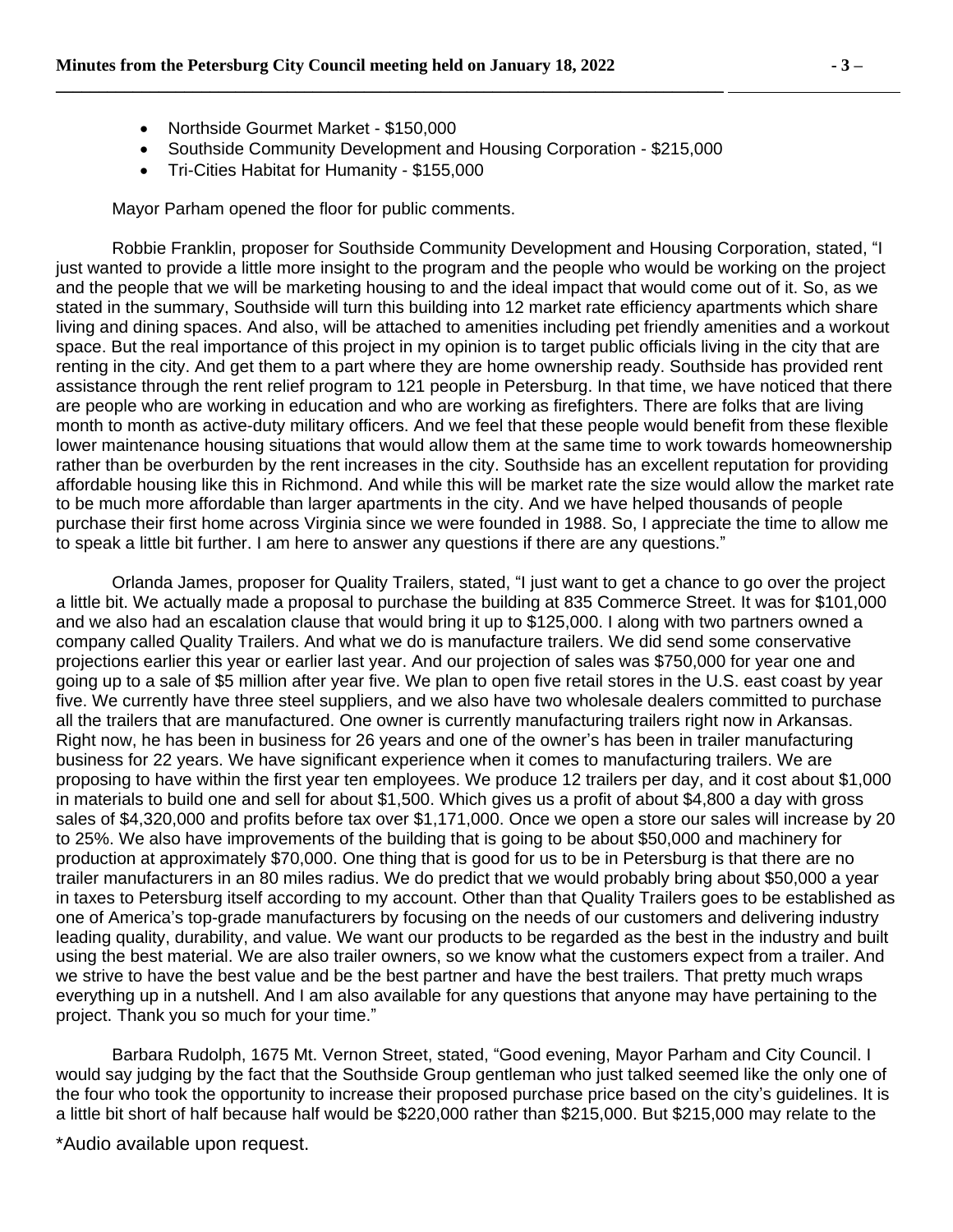earlier city assessment. I think based on trying to model adherence to your policy of selling that group has gotten the upper hand. Because they had originally offered like \$185,000 or something like that. It would be good to consider that as one of your decision points. I realize that each one of the proposals has merit. But that one is the one that apparently the group really want to do the project. So, they are going to put the money up there. Thanks."

Seeing no further hands, Mayor Parham closed the public hearing.

**\_\_\_\_\_\_\_\_\_\_\_\_\_\_\_\_\_\_\_\_\_\_\_\_\_\_\_\_\_\_\_\_\_\_\_\_\_\_\_\_\_\_\_\_\_\_\_\_\_\_\_\_\_\_\_\_\_\_\_\_\_\_\_\_\_\_\_\_\_\_\_\_\_\_\_\_\_\_** 

There was discussion among City Council and staff.

Council Member Cuthbert made a motion to authorize the city manager to enter into a purchase agreement with the Southside Community Group. The motion was seconded by Council Member Wilson-Smith. There was discussion among city council members and staff.

Mayor Parham stated, "Can someone from Economic Development contact Ms. Kelli Parker because she has her hand raised. And maybe she wants to mention something to you all on Habitat having a counteroffer on this."

Council Member Wilson-Smith stated, "I was wondering if it would be improper for all of council to hear from her. Since we are not sure at what point she did put her hand up because of the way that people are let in. She is one of the people who is representing one of the entities. I think that it is fair to let her talk to council. If the remainder of council would agree with that, I think that we owe her that."

Mayor Parham stated, "Okay. Would you like to withdraw the motion and reopen the public comment period then? Because we have a motion with a second on the floor. Would you like to withdraw your motion and open up the public hearing again for Ms. Parker?"

Council Member Cuthbert stated, "Why don't we keep the motion and the second on the table and let's see what Ms. Parker has to say. It may influence how we vote."

Mayor Parham stated, "Right. And that is the reason why I would like to rescind it. Just because of our procedure and this is supposed to be the time for council. After she speak you can put the motion back on the floor."

Council Member Cuthbert stated, "Okay."

Mayor Parham stated, "Ms. Jackson for the record let's show that the motion is rescinded, and we are going to open up the public hearing again and let Ms. Parker speak. Gerrit, can you let Ms. Parker in and unmute her."

Ms. Jackson stated, "Okay and no problem."

Kelli Parker, Tri-Cities Habitat for Humanity, stated, "Good evening. My name is Kelli Parker as noted. Tri-Cities Habitat was not aware as Ms. Boone said at that particular time. And we most definitely would be willing to raise our price to \$220,000."

Mayor Parham stated, "Okay thank you Ms. Parker. This public hearing is now closed."

There was more discussion among City Council and staff.

Mr. Franklin stated, "Good evening, everyone. Southside would also match the \$220,000 purchase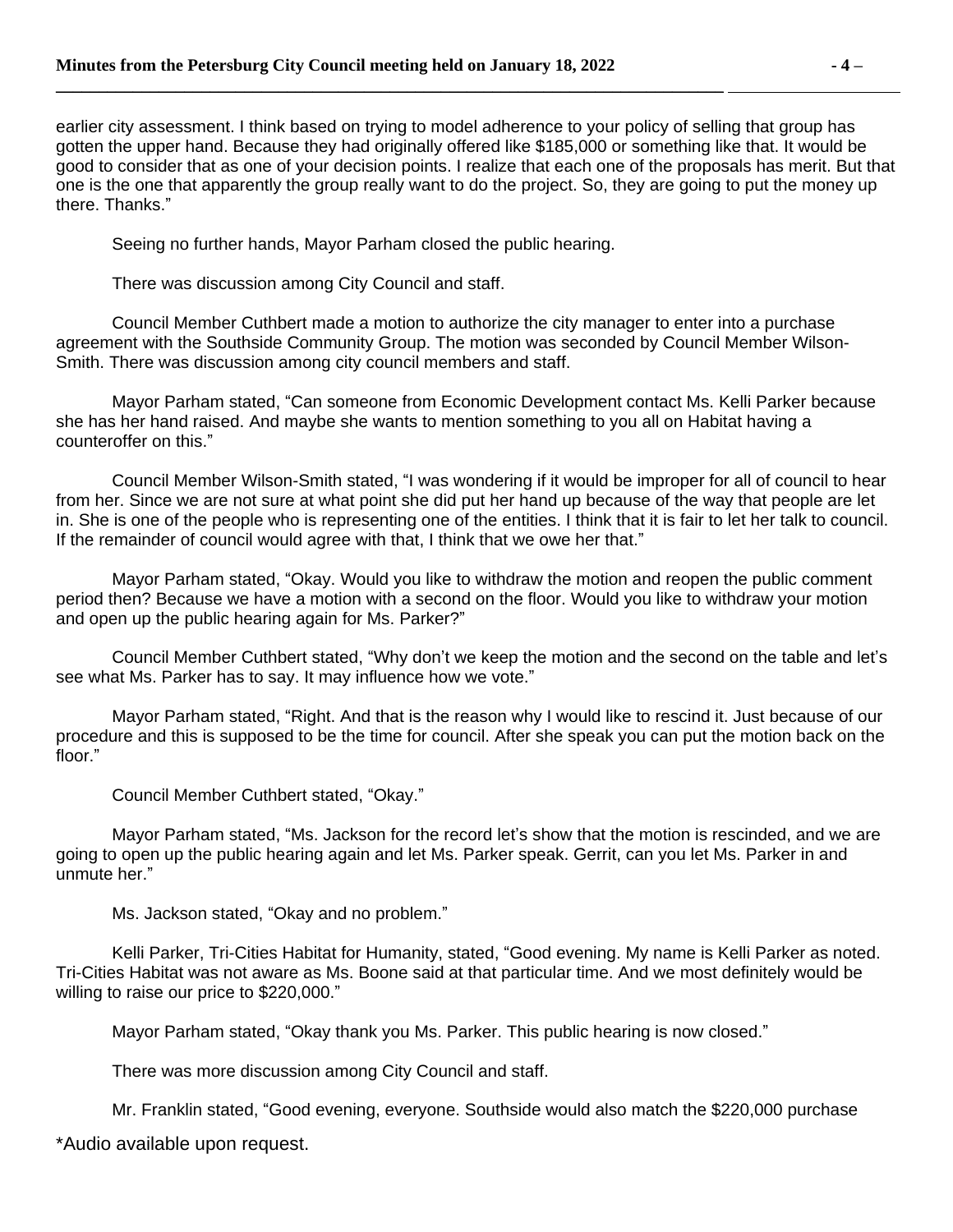offer."

Mayor Parham stated, "At this time we are going to close the public hearing and I am going to go to council for questions and comments."

There was discussion among City Council Members.

Mayor Parham stated, "I would entertain a motion to table this for further discussion through economic development and let them work out the details."

Council Member Myers made a motion to table this item until further notice. The motion was seconded by Council Member Hill.

Council Member Cuthbert stated, "Mr. Mayor when this does come back to council again, and certainly support the motion. I think that it is a good idea. I thank Council Member Myers for suggesting it and Council Member Hill for pushing it forward. One thing that I would like to know is whether Habitat for Humanity would pay real estate taxes at \$1.35 per 100 like a for profit business pays. I would also like to know if Habitat for Humanity is paying \$1.35 per 100 for its existing building on Commerce Street. So, when this comes back before us if they would give us that information. Also, I would like staff to tell us a statement I heard and whether it is accurate. And that is that Habitat for Humanity 'just learned' what the accessed value was. My understanding is that Habitat for Humanity was told that before this week and that Habitat for Humanity said that we are not changing our number. And it looks to me like the only reason that they are changing their number is because that Southside Community has offered half of the assessed value. So, a couple of things I would like staff to bring back to us when this comes to us again. And one is information about paying real estate taxes on the building that they own now and the building that Habitat for Humanity would like to acquire. And the second was whether Habitat for Humanity was informed that the city's guideline required a successful offer to be half of the assessed value and if so when was Habitat for Humanity first informed of that. I am ready to vote."

The motion was approved on roll call. On roll call vote, voting yes: Cuthbert, Wilson-Smith, Myers, Westbrook, Hill, Smith-Lee, and Parham

b. A public hearing on January 18, 2022, for the consideration of an ordinance authorizing the city manager to execute a purchase agreement between the City of Petersburg and Heirloom Reclaim and Design towards the sale of city-owned property at 1162 Hinton Street, parcel ID 024-220039.

**BACKGROUND:** The Department of Economic Development received a proposal from Heirloom Reclaim and Design to purchase City-owned property located at 1162 Hinton Street which is currently a vacant lot. Heirloom Reclaim and Design plan to develop a three-bedroom, two full bathroom single-family residential house, approximately 1100 square foot, for sale at market rate.

The proposed purchase price for the parcel is \$3,250 which is 50% of the assessed value, \$6,500. The purchaser will also pay all applicable closing costs. Heirloom Reclaim and Design has provided financial documentation supporting their ability to purchase the property and develop the property.

This proposal is in compliance with the Guidelines for the City's Disposition of City Real Estate Property, Zoning, and the City's Comprehensive Land Use Plan.

Property Information

The zoning of the parcel at 1162 Hinton Street is R-3, two-family residential district.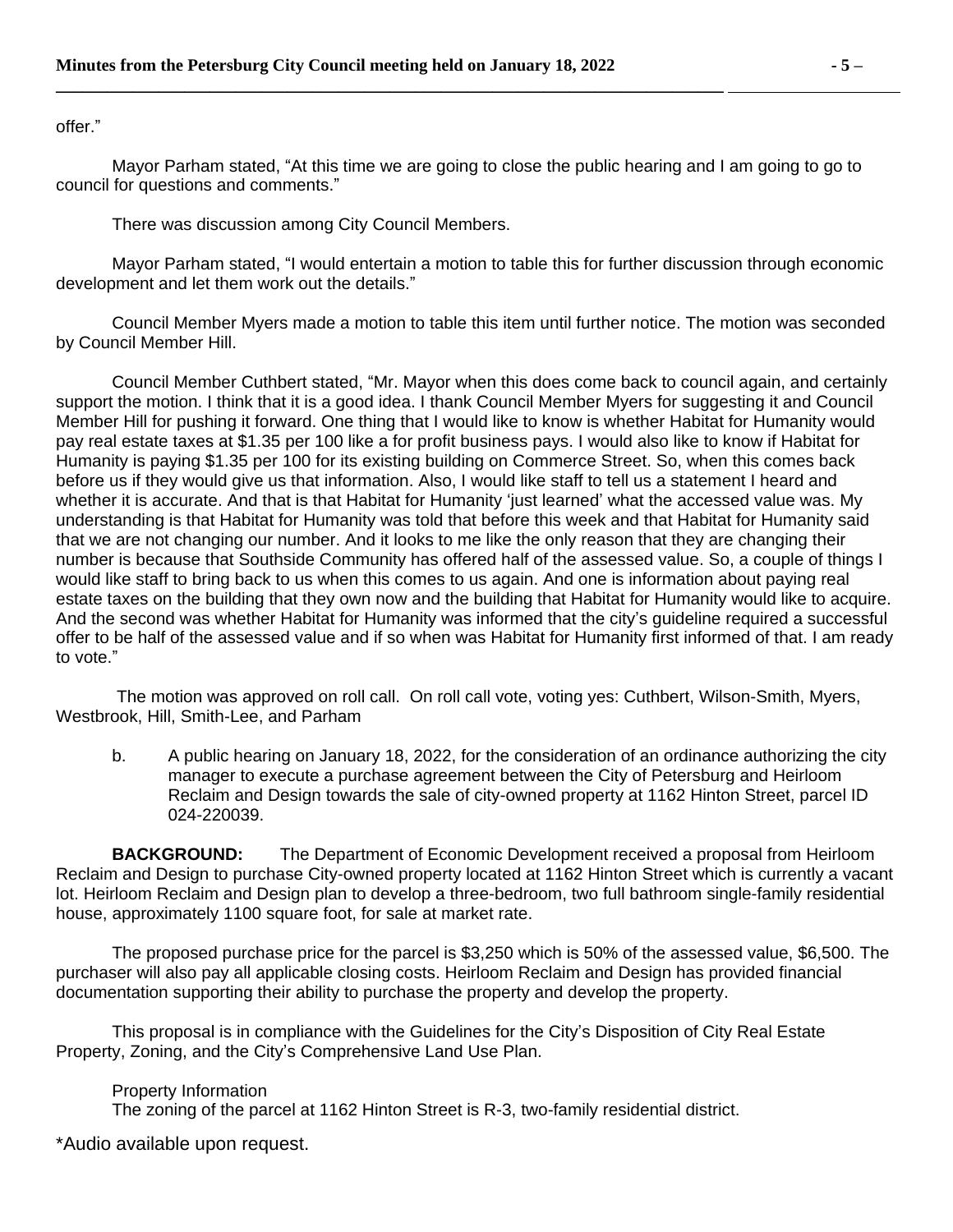Address: 1162 Hinton Street Tax Map ID: 024-2200039 Zoning: R-3

**RECOMMENDATION:** The Department of Economic Development recommends that the City Council approves the ordinance authorizing the City Manager to execute a purchase agreement between the City of Petersburg and Heirloom Reclaim and Design towards the sale of City-owned property located at 1162 Hinton Street.

Cynthia Boone, Project Manager of Economic Development, gave a briefing on the property at 1162 Hinton Street.

Mayor Parham opened the floor for public comments.

Lara Kotlikoff, petitioner, stated, "I am from Heirloom and our goal is to provide some new construction on the old construction that is around there and to add affordable housing in a way of new construction and revitalizing the community. So, that is kind of our goal with it. So, I don't have much to add to it since everything was in the proposal that we have. So, we are definitely looking forward to doing more if this works out. So, we would like to be able to purchase more property along the way to build the same type of home around there that fits in the community."

Seeing no further hands, Mayor Parham closed the public hearing.

Council Member Myers made a motion to accept the proposal. The motion was seconded by Vice Mayor Smith-Lee. The motion was approved on roll call. On roll call vote, voting yes: Cuthbert, Wilson-Smith, Myers, Westbrook, Hill, Smith-Lee, and Parham

#### **22-ORD-2 AN ORDINANCE AUTHORIZING THE CITY MANAGER TO EXECUTE A PURCHASE AGREEMENT BETWEEN THE CITY OF PETERSBURG AND HEIRLOOM RECLAIM AND DESIGN TOWARDS THE SALE OF CITY-OWNED PROPERTY AT 1162 HINTON STREET, PARCEL ID 024-220039.**

c. A public hearing and consideration of the funding recommendations from the Community Development Block Grant Advisory Board.

**BACKGROUND:** The City of Petersburg receives funding from the U.S. Department of Housing and Urban Development (HUD) through the Community Development Block Grant (CDBG) program.

The City Council has appointed a CDBG Advisory Board. The Board met and approved funding recommendations for consideration by the City Council.

The Community Development Block Grant (CDBG) Program provides annual grants on a formula basis to states, cities, and counties to develop viable urban communities by providing decent housing and a suitable living environment, and by expanding economic opportunities, principally for low- and moderate-income persons.

CDBG funds may be used for activities which include, but are not limited to:

- Acquisition of real property
- Relocation and demolition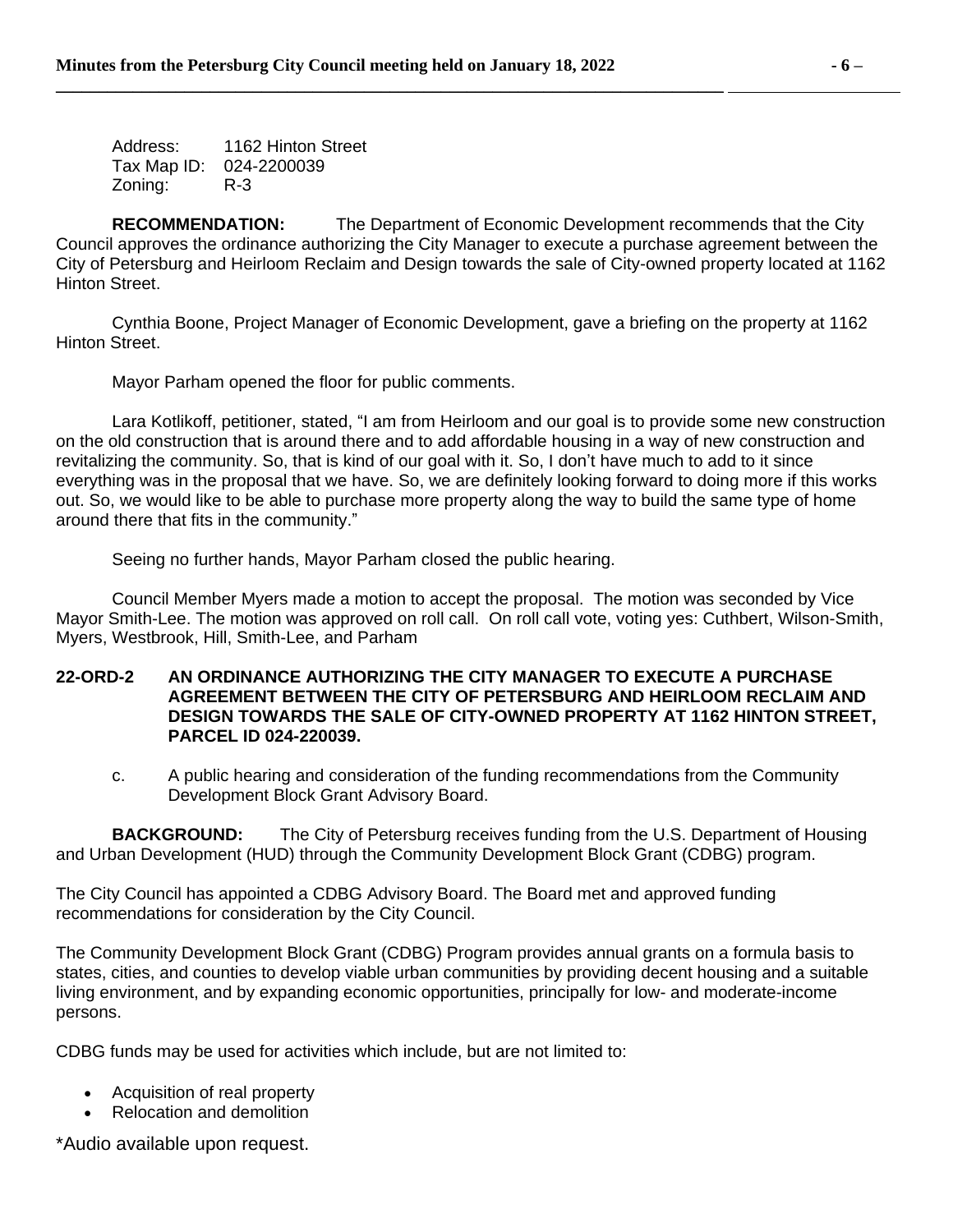- Rehabilitation of residential and non-residential structures
- Construction of public facilities and improvements, such as water and sewer facilities, streets, neighborhood centers, and the conversion of school buildings for eligible purposes
- Public services, within certain limits (Cap 15% of total CDBG Funding Allocation)

- Activities relating to energy conservation and renewable energy resources
- Provision of assistance to profit-motivated businesses to carry out economic development and job creation/retention activities

Each activity must meet one of the following national objectives for the program:

- Benefit low- and moderate-income persons
- Prevention or elimination of slums or blight
- Address community development needs having a particular urgency because existing conditions pose a serious and immediate threat to the health or welfare of the community for which other funding is not available.

Generally, the following types of activities are **ineligible**:

- Acquisition, construction, or reconstruction of buildings for the general conduct of government
- Political activities
- Certain income payments
- Construction of new housing (with some exceptions)

Previous local funding priorities include:

- 1. City projects that support a Revitalization Strategy for the stabilization and/or enhancement of its residential and commercial environments and encourage further investment by others. These projects include infrastructure projects/drainage, street and roadway improvements, sidewalks, curb & gutter, and streetscapes, residential rehabilitation, and others.
- 2. Public facilities that support a Revitalization Strategy for the stabilization and/or enhancement of residential and/or commercial environments and may encourage further investment by others. These projects include facilities owned by private not-for-profit agencies open to the public, including recreation centers, tennis courts, ball fields, museums, theaters, health clinics and others. This category does not include program activities which may be operated at these locations. Project related planning is eligible as a project cost but must be specific such as planning for the development of a playground or neighborhood center. Because eligibility is based on the end use of the funds, planning for a project, in and of itself, is not eligible unless the project is built or constructed.
- 3. Planning activities of a general planning nature which is not directly related to a project, such as a playground, recreation center or any capital project. This category would include strategic planning, preparation of a comprehensive plan, neighborhood plans, commercial development plans, visioning plans, revitalization plans and others. Planning activities are subject to the HUD statutory 20% cap for administration & planning. The City has previously used most of these funds for administration expenses.
- 4. Public Services which may include City or private non-profit services to low- and moderate-income persons or families. These may include services for the elderly, youth, the homeless and others. This category is subject to the HUD 15% cap.

The CDBG Advisory Board met January 12, 2022, and formally approved the recommended funding.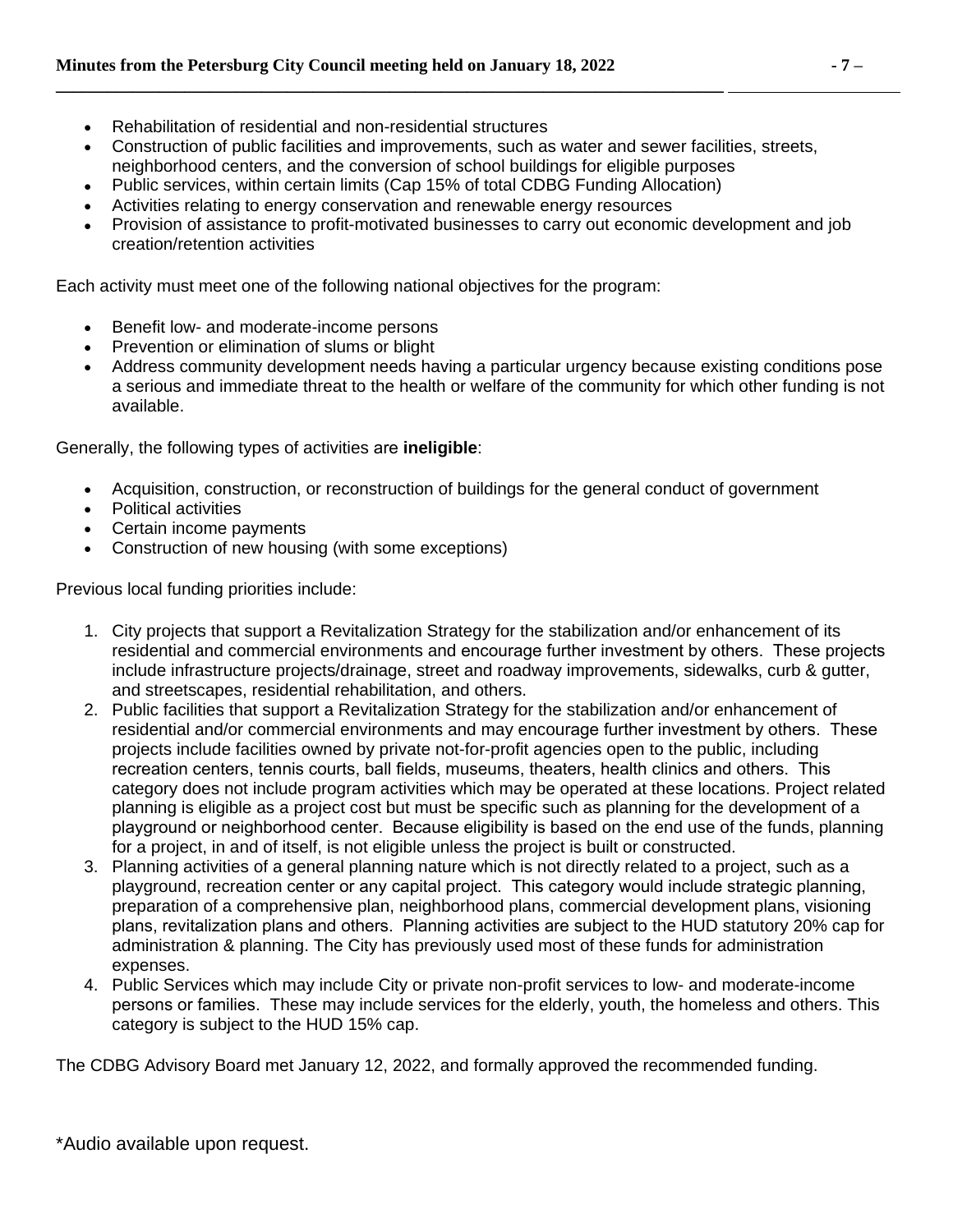**RECOMMENDATION:** It is recommended that the City Council considers the funding recommendation of the CDBG Advisory Board.

**\_\_\_\_\_\_\_\_\_\_\_\_\_\_\_\_\_\_\_\_\_\_\_\_\_\_\_\_\_\_\_\_\_\_\_\_\_\_\_\_\_\_\_\_\_\_\_\_\_\_\_\_\_\_\_\_\_\_\_\_\_\_\_\_\_\_\_\_\_\_\_\_\_\_\_\_\_\_** 

Reginald Tabor, Director of Planning and Community Development, gave an overview of the CDBG funding.

Kofi Adih, Chairman of Community Development Advisory Board, gave a briefing as well.

Mayor Parham opened the floor for public comment.

Seeing no hands, Mayor Parham closed the public hearing.

There was further discussion among staff and city council.

Council Member Myers made a motion to move forward with the projects that was accepted by the Planning Department and CDBG. The motion was seconded by Council Member Hill.

There was discussion among City Council Members and staff.

Council Member Hill made a to approve \$15,000 for River Street Market for CDBG. The motion was seconded by Council Member My. On roll call vote, voting yes: Wilson-Smith, Myers, Westbrook, Hill, Smith-Lee, and Parham; Abstain: Cuthbert

Council Member Myers made a motion to approve the Code Enforcement, YMCA, demolition of blighted homes, and Project Homes. The motion was seconded by Council Member Hill. On roll call vote, voting yes: Cuthbert, Wilson-Smith, Myers, Westbrook, Hill, Smith-Lee, and Parham

Mayor Parham stated, "I want to thank Mr. Kofi Adih and the CDBG Advisory Board for all the work that they have done and their guidance on these issues. Keep up the great work. Next, we have Mr. Williams that raising his hand."

Mr. Williams stated, "Mr. Mayor, in an abundance of caution, I think that the guideline requires that he has the ordinance approved. So, you have approved the items on the ordinance, but he is going to need to have the ordinance in order to submit. You might want to call for a vote on the ordinance. It has already been approved by the actual items, but he needs it approved by the ordinance."

Mr. Tabor stated, "Can we come back with an ordinance that includes a budget amendment."

Mayor Parham stated, "Yes. And you will prepare the ordinance Mr. Tabor?"

Mr. Tabor stated, "Yes, sir for the next council meeting."

d. A public hearing and consideration of an ordinance approving an amendment to the City Code, Chapter 50. Environment, Article II. Noise.

**BACKGROUND:** The City Council of the City of Petersburg requested that the Planning Commission consider and provide a recommendation regarding an amendment to the City Code Noise section.

The request follows complaints and concerns regarding noise from restaurant uses especially in the City's downtown area.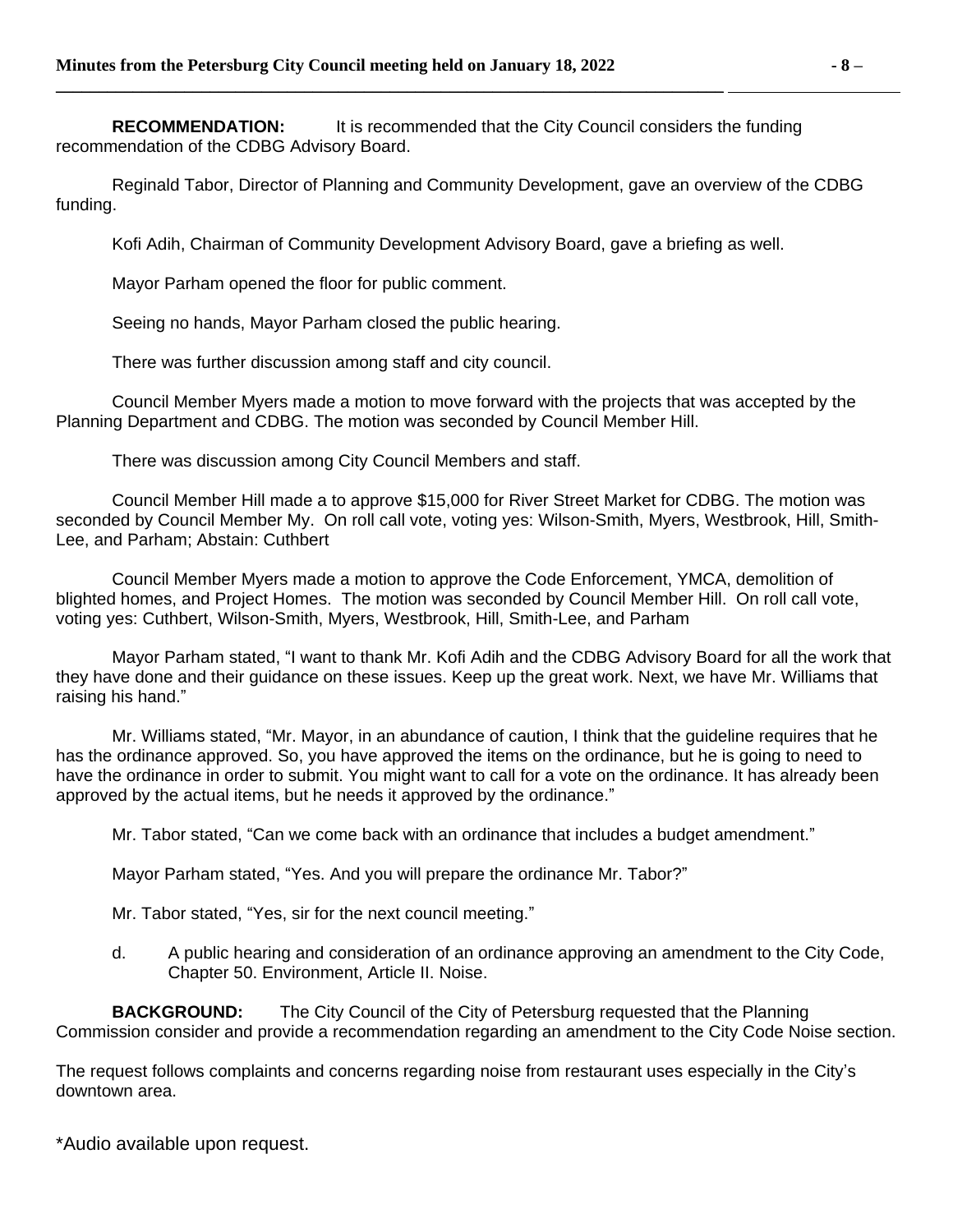The City's Zoning Ordinance does not include regulations regarding noise, however, references to the Zoning Ordinance are included in the Noise Ordinance, and maximum decibel readings are defined by Zoning Districts Classification.

Regulations of noise are defined in City Code Chapter 50. Environment, Article II. Noise and not the City's Zoning Ordinance, however the City Code does specify permitted noise levels by zoning district.

A policy declaration in Code Section 50-31 states, "It is hereby declared to be the public policy of the city to protect its citizens against excessive noise which is detrimental to life, health and enjoyment of property. In order to promote the public health, safety, welfare, and the peace and quiet of the inhabitants of the city, the standards in this article relating to noise are hereby adopted."

The City Code was substantially revised with the adoption of 14-Ord-100 on October 21, 2014. Adopted Amendments include:

- Adding terms under definitions
- Removing the Violations of article and Measurement Procedures sections
- Changing the title of the Loud Noises Prohibited to Specific Prohibitions
- Replacing the Exemptions section, Animals, Maximum permissible sound levels and prohibitions sections
- Adding to the Penalties and Enforcement Section

The City's Current Code includes Chapter 50. Environment, Article II. Noise – Eight (8) Sections:

- 50-31. Declaration of Policy
- 50-32. Definitions
- 50-33. Specific Prohibitions
- 50-34. Exemptions
- 50-35. Animals
- 50-36. Maximum Permissible Sound Levels Generally
- 50-37. Penalty and Enforcement
- 50-38. Severability

Definitions included in the Code; Section 50-32 are as follows:

- A-weighted decibel sound level in decibels measured with a sound level meter using the ANSI weighting network or scale.
- ANSI American National Standards Institute, Inc.
- Daytime
	- $\circ$  7:00 a.m.  $-$  10:00 p.m. Weekdays
	- $\circ$  9:00 a.m.  $-$  10:00 p.m. Weekends and Holidays
- Decibel sound pressure level or intensity
- Noise any steady-rate or impulsive sound that disturbs persons or that causes or tends to cause an adverse effect on humans.
- Sound an oscillation in pressure, particle displacement, particle velocity or other physical parameter, in a medium with internal forces that causes compression and rarefaction of that medium. The description of sound may include any characteristic of such sound, including duration, intensity, and frequency.

Specific prohibitions included in the Code; Section 50-33 are as follows: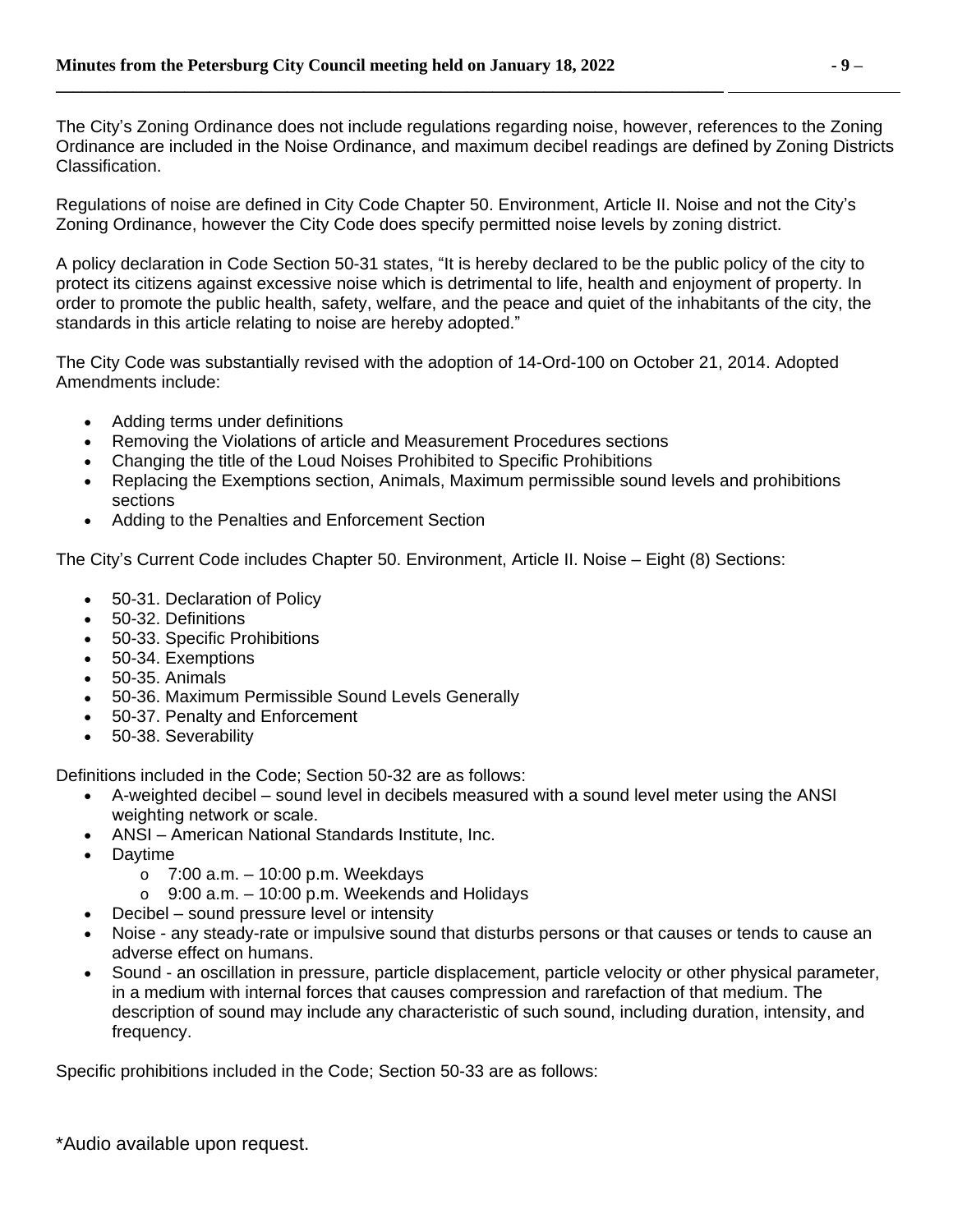- Operating a sound-producing device (radio, tv, etc.) heard between 11:00 p.m. and 7:00 a.m. in another dwelling or heard 50 or more feet from the device with exceptions of public recreation facilities or public events.
- To allow noise between 10:00 p.m. and 7:00 a.m. that can be heard in another dwelling or heard 50 or more feet from the noise.
- Operating a sound-producing device outside a commercial establishment heard on a public sidewalk or street with exceptions (paging personnel, school bells, alarms, etc.)
- Using a device to produce unnecessary noise for advertising, except at licensed events.
- Operating a sound-producing device (radio, tv, etc.) within a motor vehicle that can be heard 50 feet from the vehicle except emergency communications or alarms.
- To create noise associated with refuse waste collection in residential areas between 10:00 p.m. and 7:00 a.m. except areas zoned mixed use.
- To create noise disturbance associated with landscaping activities or building repair or construction across a residential property line between 10:00 p.m. and 7:00 a.m.
- Operating equipment used in construction in any residential district within 100 yards of an occupied dwelling between the hours of 10:00 p.m. and 7:00 a.m. on weekdays and 10:00 p.m. and 9:00 a.m. on weekends and holidays.

Exemptions included in the Code; Section 50-34, are as follows:

- Noise generated in an industrial area
- Railroad cars and equipment and aircraft
- Sound from Mines and Energy production
- Sirens from Emergency Vehicles
- Sounds from Emergency responses
- Motor vehicles and trucks on roads
- Residential Heat pumps and air conditioners
- Generators during power outages
- Public Transportation facilities.
- Alarm Tests between 7:00 a.m. and 9:00 p.m.
- Bands and athletic events on school property between 7:00 a.m. and 11:00 p.m.
- Religious Services and events between 7:00 a.m. and 11:00 p.m.
- Equipment in Public Parks approved by the city.
- Activities with federal exemptions.
- Parades, Fireworks and Special Events approved by the city.

The Code includes Section 50-35 regulating noise from Animals, as follows:

- Animals in agricultural districts are prohibited from creating noise audible once a minute for ten consecutive minutes:
- Inside another residential dwelling
- 50 or more feet from the animal

General provisions regarding maximum permissible sound levels generally included in the Code; Section 50- 36, are as follows:

- Sound that exceeds that maximum permissible sound levels is prohibited
- Sound levels shall be measured at the property boundary of the source
- If sound is produced on public property, levels are measured anywhere on public property.
- Noise identified in multiple zoning districts shall be measured using the most restrictive zoning classification.

Following are the maximum noise levels per Zoning District included in the Code, Section 50-36: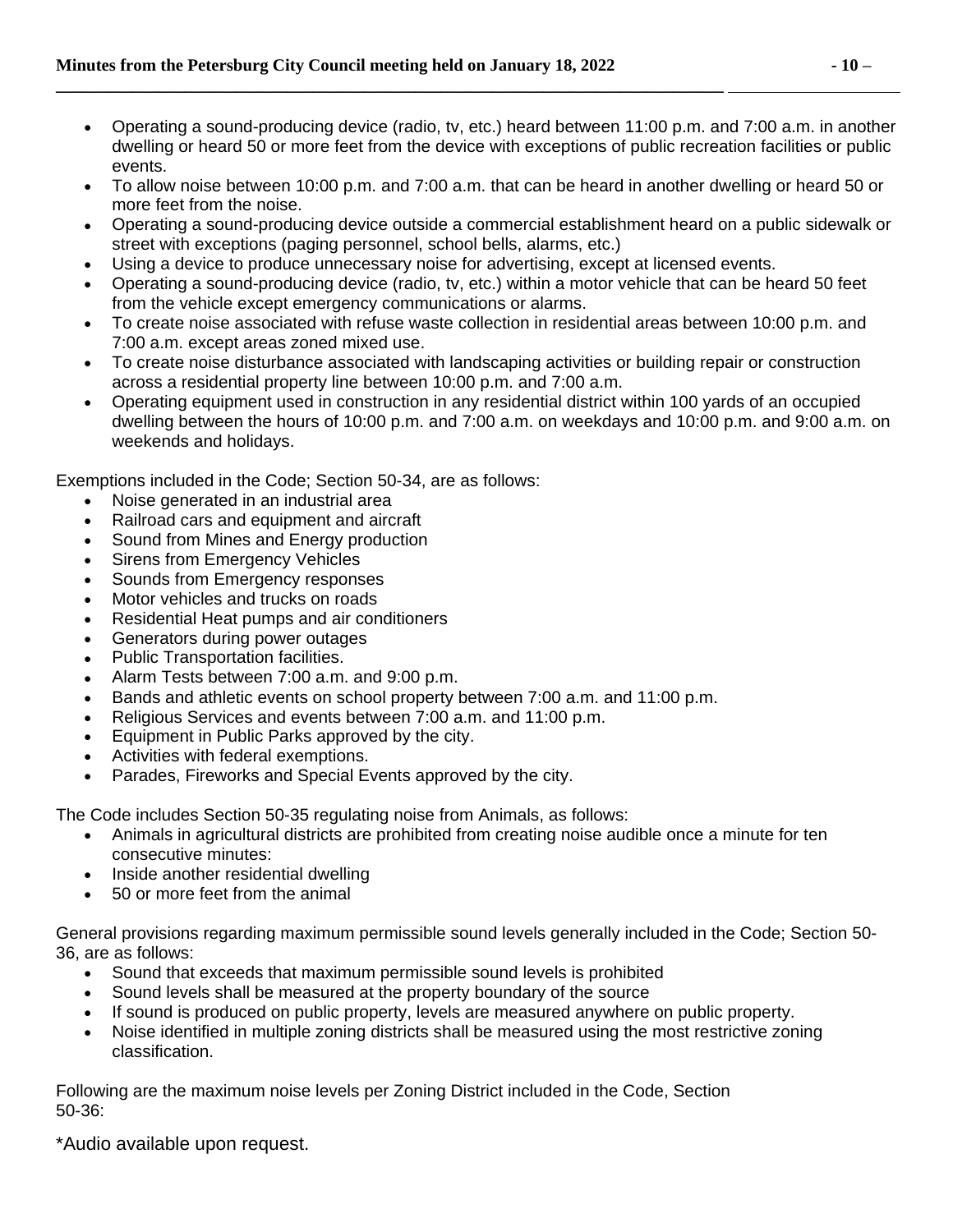Zoning District Maximum dBA Classification Daytime Nighttime Agricultural 65 55 Residential 65 55 R/B 70 60 Planned unit development 70 60 Mixed use district 75 65 Business 75 65 Industrial 79 72

Restaurants and Nightclubs are required to observe the noise requirements for businesses.

**\_\_\_\_\_\_\_\_\_\_\_\_\_\_\_\_\_\_\_\_\_\_\_\_\_\_\_\_\_\_\_\_\_\_\_\_\_\_\_\_\_\_\_\_\_\_\_\_\_\_\_\_\_\_\_\_\_\_\_\_\_\_\_\_\_\_\_\_\_\_\_\_\_\_\_\_\_\_** 

Penalties and enforcement of noise violations included in Code Section 50-37 are as follows:

- Written or verbal warning by the chief of police or their designee.
- If the noise persists five minutes following the warning, the person responsible shall be charged.
- Persons will be charged only when the noise violation is in the presence of the chief of police or their designee.
- The person operating or controlling a noise source shall be guilty of any violation. If not identified the property owner or tenant is responsible for the noise violation.
- Any person who violates a provision of this article shall be deemed guilty of a class 4 misdemeanor for a first offense and a class 3 misdemeanor for each subsequent offence.

The City Code, Noise provisions include a Severability clause, Section 50-38:

If any section, subsection, subdivision, paragraph, sentence, clause or phrase of this article is for any reason held to be unconstitutional or invalid, such a decision shall not affect the validity of the remaining portions of this article.

The Planning Commission held a Public Hearing on November 9, 2021 and considered a resolution recommending amendments to the City Code regarding noise. The Planning Commission voted to recommend adding maximum indoor and outdoor noise levels during the day and nighttime hours. The Planning Commission held a second Public Hearing on December 9, 2021, and voted to recommend amending the City Code in conformance with the attached document.

**RECOMMENDATION:** It is recommended that the City Council holds a public hearing and considers approval of an ordinance amending the City Code section regarding noise.

Reginald Tabor, Director of Planning and Community Development, gave a briefing on the noise ordinance.

Mayor Parham opened the floor for public comment.

Seeing no hands, Mayor Parham closed the public hearing.

There was discussion among staff and City Council.

Council Member Myers made a motion to table until the Planning Commission can configure a separate motion or line item to distinguish between the downtown entertainment district and the residential district. The motion was seconded by Vice Mayor Smith-Lee.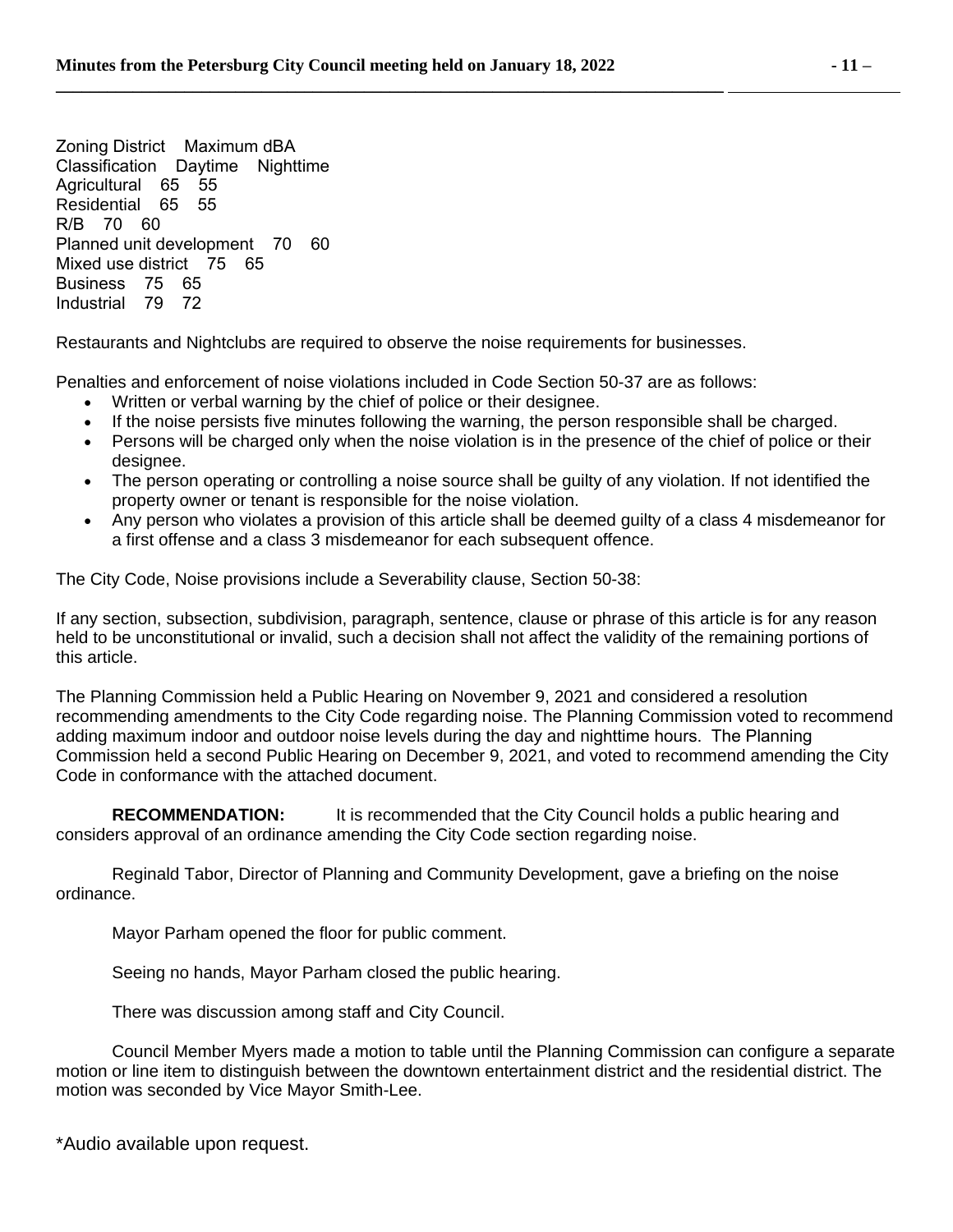Council Member Cuthbert made a substitute motion that council follow the recommendation of the Planning Commission and adopt the ordinance that is proposed. The motion was seconded by Council Member Wilson-Smith. There was discussion on the motion.

The motion was amended by Council Member Cuthbert.

Council Member Cuthbert made a substitute motion to adopt the ordinance as presented with one change in Exhibit A, modify section 50-33 to state "create noise between the hours of 11pm and 7am Sunday through Thursday, or create noise between the hours of 12am to 7am on Friday and Saturday." The motion was seconded by Council Member Hill. There was discussion among staff and council.

Council Member Wilson-Smith made a substitute motion to table this and let Mr. Turille work with the Planning Commission to include the items that he stated that needs to be a part of this. The motion was seconded by Council Member Myers.

Mayor Parham stated, "Council Member Myers the original motion was to table. We have to run through the substitute by Council Member Cuthbert. And then the table will come back if it doesn't pass."

There was discussion among City Council and staff.

The substitute motion from Council Member Cuthbert goes on the floor for vote.

Council Member Cuthbert made a substitute motion to adopt the ordinance as presented with one change in Exhibit A, modify section 50-33 to state "create noise between the hours of 11pm and 7am Sunday through Thursday, or create noise between the hours of 12am to 7am on Friday and Saturday." The motion was seconded by Council Member Hill. The motion was not approved on roll call. On roll call vote, voting yes: Cuthbert and Hill; Voting No: Wilson-Smith, Myers, Westbrook, Smith-Lee, and Parham

Mayor Parham stated, "Next we will have the original to table for further discussion."

Original motion on the floor for vote.

Council Member Myers made a motion to table until the Planning Commission can configure a separate motion or line item to distinguish between the downtown entertainment district and the residential district. The motion was seconded by Vice Mayor Smith-Lee.

Council Member Cuthbert stated, "Clarification. Table until when?"

Mayor Parham stated, "This is tabled until it is sent back to clarify the entertainment district. Right Councilman Myers?"

Council Member Myers stated, "Yes, Mr. Mayor. It was to table it to allow them to come back with the separation of the entertainment district from residential district."

Council Member Cuthbert stated, "Mr. Williams, do we have to have a report back date? Is this thing just flowed out there?"

Mr. Williams stated, "I am guessing you mean to sent it back to the Planning Commission to define what that district is. You can but you do not have to. It would be advisable to have some report back or otherwise it is going to drag along for some time."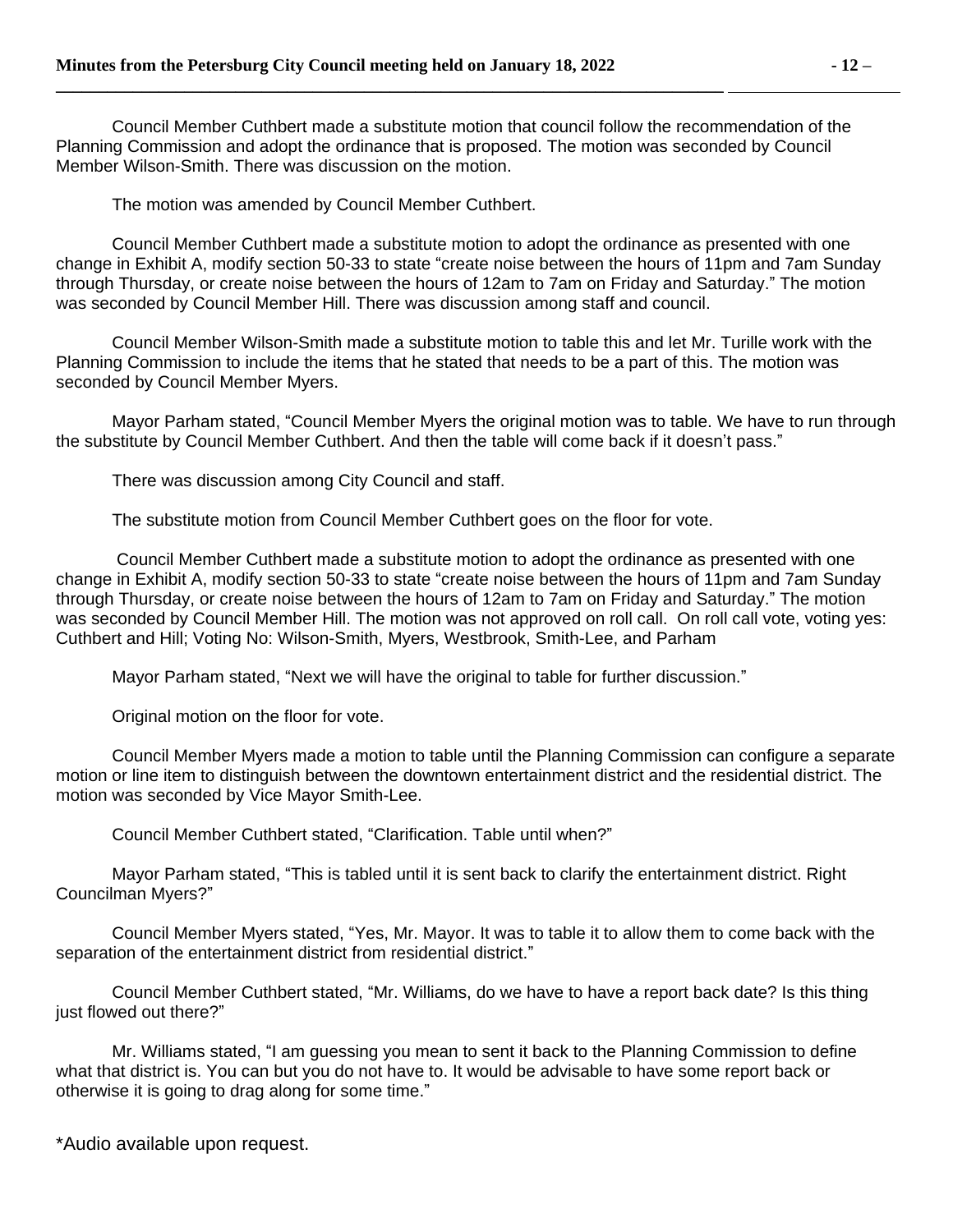Council Member Myers stated, "The first meeting in February."

Council Member Cuthbert stated, "Wait a minute. I would love it to be."

**\_\_\_\_\_\_\_\_\_\_\_\_\_\_\_\_\_\_\_\_\_\_\_\_\_\_\_\_\_\_\_\_\_\_\_\_\_\_\_\_\_\_\_\_\_\_\_\_\_\_\_\_\_\_\_\_\_\_\_\_\_\_\_\_\_\_\_\_\_\_\_\_\_\_\_\_\_\_** 

Mr. Williams stated, "You are going to have to give them enough time to meet."

Council Member Cuthbert stated, "The Planning Commission meets the day after tomorrow."

Council Member Myers stated, "Okay. So, why don't you suggest a date."

Council Member Hill stated, "How about the second meeting in February. You think that will give them enough time Councilman Myers."

Council Member Myers stated, "I think so. The first meeting in March is fine with me."

Council Member Cuthbert stated, "Well we cannot take action at a work session."

Council Member Myers stated, "Well you really want to review what they come back with. So, you should have a work session."

Council Member Cuthbert stated, "You make a good point. Why don't we have a report back in time for council at our work session in March to schedule a public hearing."

Council Member Hill asked, "Do we need to do anymore public hearings?"

Council Member Myers stated, "Yes. Because they are modifying it. Also, request Mr. Mayor because this has gone on for this length of time, I would also like to with respect with that motion that Mr. Turille be involved with the drafting of that motion."

Council Member Cuthbert stated, "You mean a drafting of the ordinance."

Council Member Myers stated, "The drafting of the ordinance or the Planning Commission's concern with respect to a vibrant downtown versus residential area. And I am going to agree that there should not be any loud noises in a residential area. But the difference between an entertainment district and a residential district should always be different. And I would like for Mr. Turille to be involved with the Planning Commission to do that. That is just a question. So, Mr. Mayor if you want to go ahead and call the vote to table until such notice at first meeting in March at the work session."

Mayor Parham stated, "Alright. So, let's table until the first meeting in March. There is no longer discussion. Madam Clerk, can you please call the roll?"

The motion was not approved on roll call. On roll call vote, voting yes: Cuthbert, Wilson-Smith, Myers, Westbrook, Hill, Smith-Lee and Parham

e. A public hearing and consideration of an ordinance amending the City Code Chapter 122 Waterways, Article II. Chesapeake Bay Preservation Areas. Section 122-51 Areas of Applicability.

**BACKGROUND:** Section 122-51 subsection (c) currently requires that "if the boundaries of a resource protection area (RPA) or resource management area (RMA) include a portion of a lot or parcel, the entire lot or parcel shall comply with the requirements of the overlay district." This subsection has been reviewed by the Virginia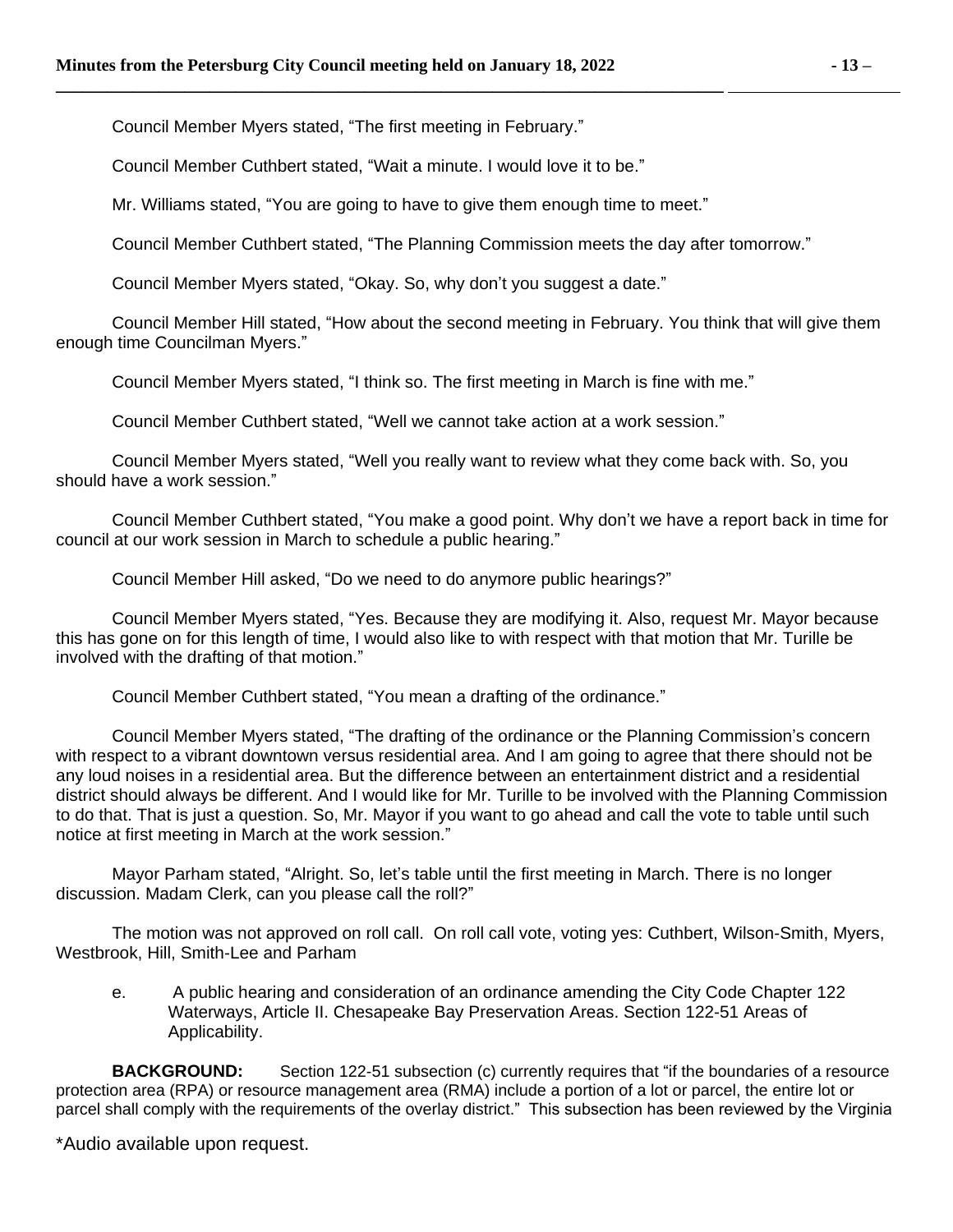Department of Environmental Quality (DEQ), as regulatory state agency for Chesapeake Bay Regulations, which commented that this subsection would apply only to the RMA, not both the RPA and the RMA.

The proposed amendment to Section 122-51 as provided to Council has been reviewed and approved by DEQ.

**RECOMMENDATION:** It is recommended that the City Council holds a public hearing on January 18, 2022, and approves an amendment to the City Code, Section 122-51 Areas of Applicability.

Reginald Tabor, Director of Planning and Community Development, gave a briefing of the ordinance.

Council Member Myers made a motion to approve the ordinance. The motion was seconded by Council Member Wilson-Smith. The motion was approved on roll call. On roll call vote, voting yes: Cuthbert, Wilson-Smith, Myers, Westbrook, Hill, Smith-Lee, and Parham

#### **22-ORD-3 AN ORDINANCE APPROVING AN AMENDMENT TO THE CITY CODE, SECTION 122-51 AREAS OF APPLICABILITY.**

f. A public hearing and consideration of an ordinance approving amendments to the Comprehensive Plan to Comply with the Chesapeake Bay Preservation Act.

**BACKGROUND:** The Virginia Department of Environmental Quality (DEQ) regulates compliance with the Chesapeake Bay Preservation Act. The Act requires that jurisdiction Comprehensive Plans include provisions regarding the Chesapeake Bay Preservation Act. The city has been working with DEQ to develop amendments to the City's Comprehensive Plan to comply with the Chesapeake Bay Preservation Act.

The proposed amendments as provided to the City Council have been reviewed and approved by DEQ.

**RECOMMENDATION:** It is recommended that the City Council holds a public hearing and approves an amendment to the City's Comprehensive Plan to comply with Chesapeake Bay Act requirements.

Reginald Tabor, Director of Planning and Community Development, stated, "Unfortunately we had some scheduling conflicts. The Planning Commission will consider both items, '8f & 8g' during their next meeting on Thursday. We would ask that these public hearing be rescheduled until February 15th, to allow for the Planning Commission to make a recommendation.

Council Member Hill made a motion to table item 8f and 8g until February 15, 2022. The motion was seconded by Council Member Wilson-Smith. The motion was approved on roll call. On roll call vote, voting yes: Cuthbert, Wilson-Smith, Myers, Westbrook, Hill, Smith-Lee, and Parham

g. A public hearing and consideration of an ordinance approving an amendment to the PUD and proffers for the Harrison Creek Properties.

This item has been rescheduled to be held on February 15, 2022. It was included with item 8f.

h. A public hearing and consideration of an ordinance approving the vacation Right-of-Way and ordinance to vacate and convey Coffee House Street (Approximately 0.16 Acre); and approximately .063 portion of Madison Street; and an approximately 0.740-acre portion off River Street as depicted on the plat prepared on November 5, 2020, by The Timmons Group in furtherance of The Harbor Properties Conveyance.

\*Audio available upon request. **BACKGROUND:** The City is empowered to vacate streets and alleys in the City pursuant to and in conformance with provisions of §15.2-2006 of the Code of Virginia.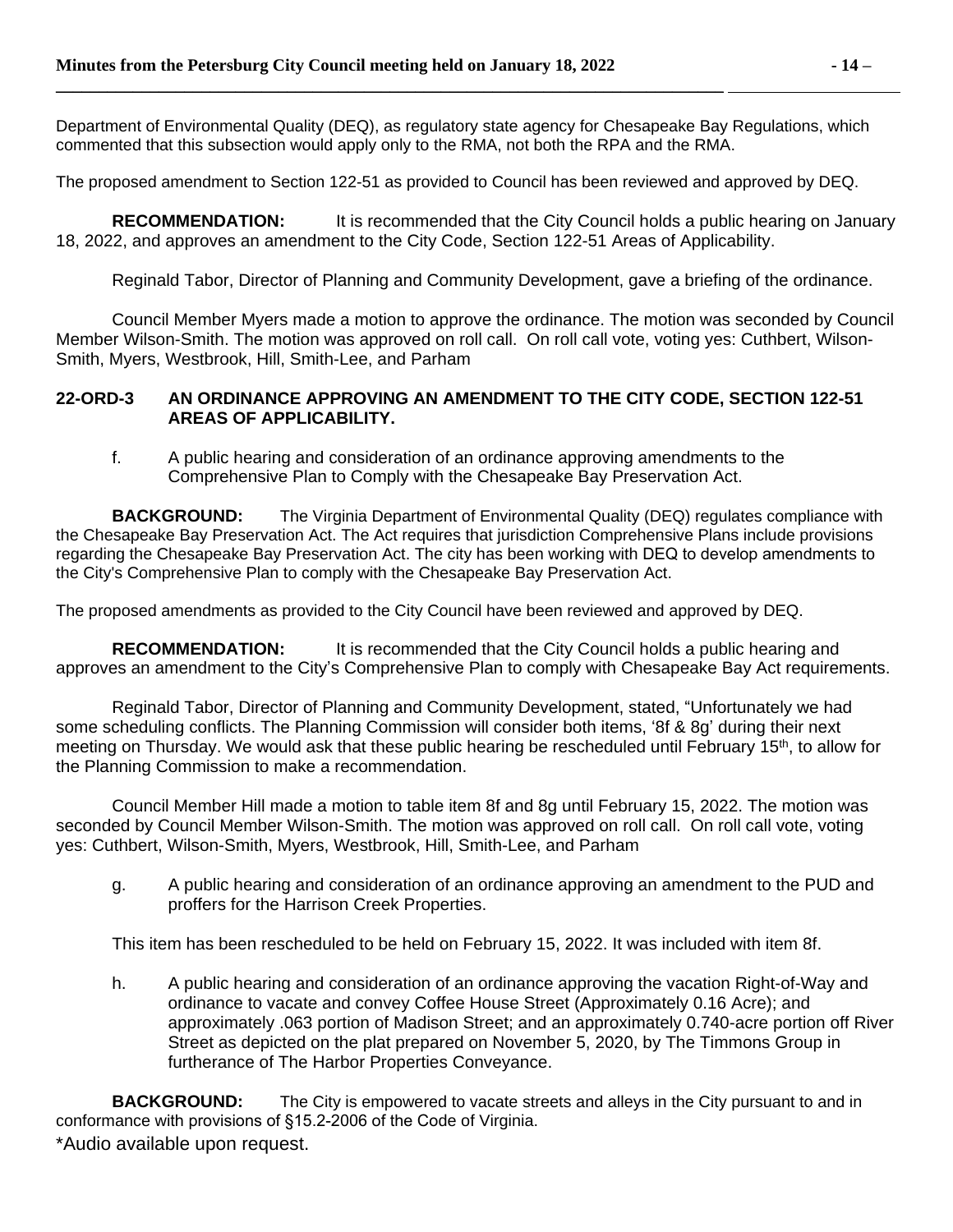The City has previously conveyed certain properties along River Street to Waukeshaw Development, Inc., in furtherance of the creation of a festival site for organized, promoted and/or hosted events. Such properties and corresponding easements necessary to the City are depicted on a plat prepared by the Timmons Group on November 5, 2020 entitled "Plat showing the Consolidation of PID: 011-020002, PID: 011-020004, PID: 011- 020006, PID: 011-030001, PID: 012-010001, Coffee House Street (Vacated), a Portion of Madison Street (Vacated) & a Portion of River Street (Vacated) forming 6.02 Acres of Land located on the North Side of Fifth Street Extension & the East Side of Fifth Street" (Exhibit A), hereinafter "the Plat". Said Plat which has been previously recorded by the city in the land records of the Clerk of the Circuit Court of the City of Petersburg, includes the vacation of certain paper streets depicted on the Plat (Coffee House Street, a portion of Madison Street, and a Portion of River Street).

The City no longer has a public use for said paper streets. It is the desire of City Council to have such paper streets vacated and conveyed to the respective adjacent property owner(s) in accordance with the law in consideration for the development proposed by Waukeshaw Development, Inc.

It is the desire of City Council to reserve all easements as depicted on said Plat.

**RECOMMENDATION:** It is recommended that the City Council holds a public hearing and considers an ordinance approving the vacation of city-owned right of way.

Reginald Tabor, Director of Planning and Community Development, gave a briefing of the ordinance.

Mayor Parham opened the floor for public comments.

Seeing no hands, Mayor Parham closed the public hearing.

There was discussion among City Council Members and staff.

Council Member Myers made a motion to approve the ordinance. The motion was seconded by Vice Mayor Smith-Lee. The motion was approved on roll call. On roll call vote, voting yes: Cuthbert, Wilson-Smith, Myers, Westbrook, Hill, Smith-Lee, and Parham

#### **22-ORD-4 AN ORDINANCE TO VACATE AND CONVEY COFFEE HOUSE STREET (APPROXIMATELY 0.16 ACRE); AND APPROXIMATELY .063 PORTION OF MADISON STREET; AND AN APPROXIMATELY 0.740 ACRE PORTION OF RIVER STREET AS DEPICTED ON THE PLAT PREPARED ON NOVEMBER 5, 2020, BY THE TIMMONS GROUP IN FURTHERANCE OF THE HARBOR PROPERTIES CONVEYANCE.**

- **9. PUBLIC INFORMATION PERIOD:** A public information period, limited in time to 30 minutes, shall be part of an Order of Business at each regular council meeting. Each speaker shall be a resident or business owner of the City and shall be limited to three minutes. No speaker will be permitted to speak on any item scheduled for consideration on the regular docket of the meeting at which the speaker is to speak. The order of speakers, limited by the 30-minute time period, shall be determined as follows:
	- a) First, in chronological order of the notice, persons who have notified the Clerk no later than 12:00 noon of the day of the meeting,
	- b) Second, in chronological order of their sign up, persons who have signed a sign-up sheet placed by the Clerk in the rear of the meeting room prior to the meeting.

\*There were no public comments for the public information period.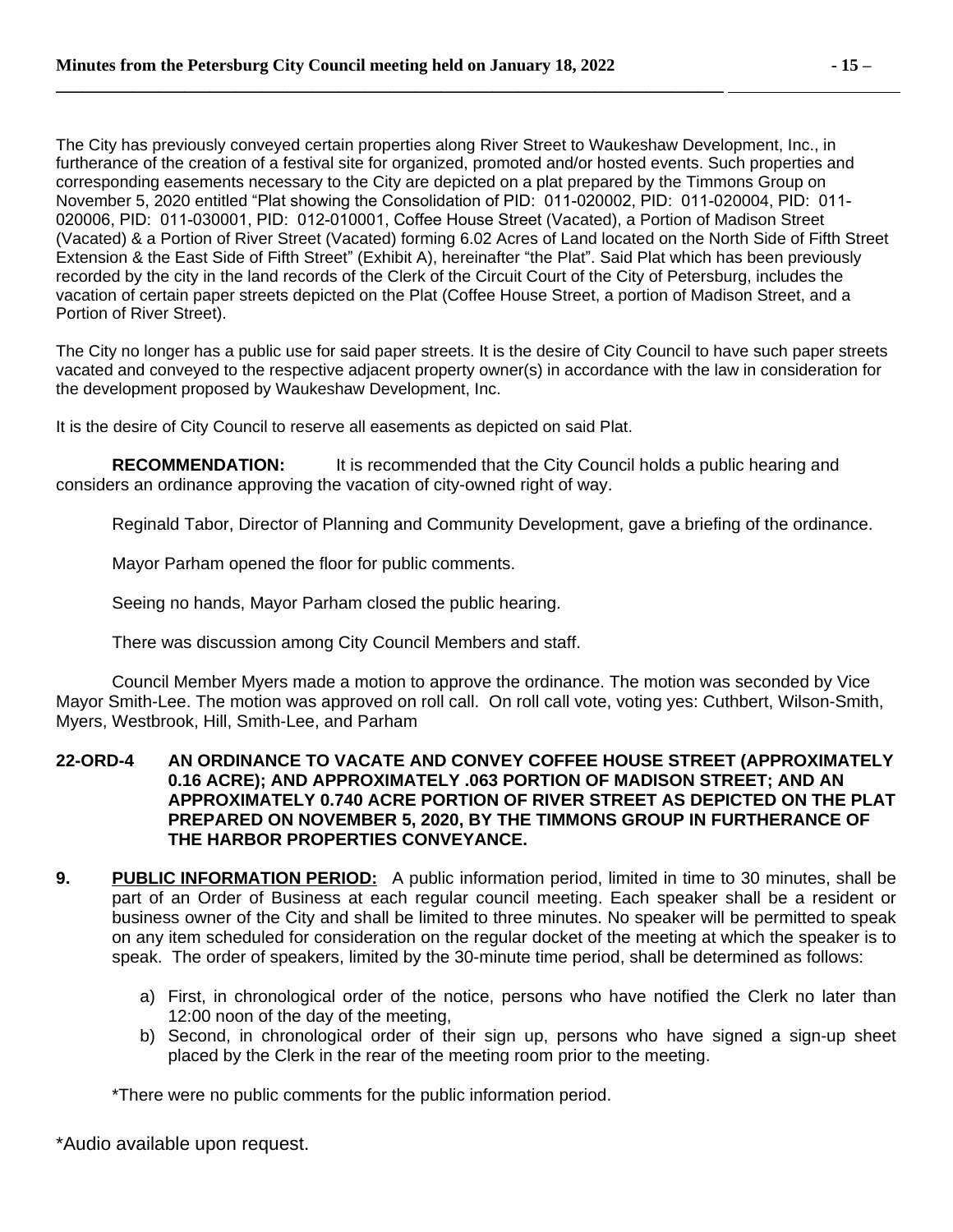#### **10. BUSINESS OR REPORTS FROM THE MAYOR OR OTHER MEMBERS OF CITY COUNCIL:**

Mayor Parham stated, "Is Mr. Gordineer here? I want him to do his report during this segment of the meeting."

Brian Gordineer, City Assessor, gave a briefing with a PowerPoint presentation.

**\_\_\_\_\_\_\_\_\_\_\_\_\_\_\_\_\_\_\_\_\_\_\_\_\_\_\_\_\_\_\_\_\_\_\_\_\_\_\_\_\_\_\_\_\_\_\_\_\_\_\_\_\_\_\_\_\_\_\_\_\_\_\_\_\_\_\_\_\_\_\_\_\_\_\_\_\_\_** 

Key points:

- There are new houses going up in Berkeley Estates.
- The city has two new very large projects, Phlow and Civica. They are in the city's industrial area.
- Over the past year the number of transfers in Petersburg has increased by 28%. In the last three years the number of transfers has increased by 42%. These are signs of healthy real estate markets.
- The number of foreclosures is down from the last three years by 52%.
- If people have questions about their new assessment, they can contact the City Assessor Office. If they would like to make a formal appeal there are applications available that can be received up until March 1<sup>st</sup>. If they do not like the decision of the office appeal they can go in front of the Board of Equalization and appeal to them. The deadline is April 1<sup>st</sup>.

There was discussion among City Council and staff.

Council Member Cuthbert stated, "On the Christmas parade which is one of my favorite topics because I love parades and I think that we all do. I want to suggest that the city manager see that whoever organizes our next Christmas parade puts Petersburg High School marching band directly behind council's trolly. The drum major, majorettes, and band, the whole shooting match. It would bring joy to my soul to listen to Petersburg marching band and I think we all would enjoy it. Now, let me ask Mr. Van Voorhees to give us a little glimpse of what this might mean."

A video of Petersburg High School marching band was shown.

Council Member Cuthbert stated, "Thank you Mr. VanVoorhees for that preview for what I hope that City Council can enjoy from the back of the trolley next Christmas. I am going to have a ward meeting on Monday, January 24<sup>th</sup> at 6:30pm. That is this coming Monday, virtually. The primary topic is going to be the ward boundary readjustment maps, in which I believe we have a total of seven in play. They are numbered 1- 10 but I think that three were disqualified for not meeting the requirements. But I am not 100% sure if what I just said is accurate. But some were certainly disqualified. We do have maps that start with the number one and end with ten, but we do not have a total of ten. That is because some that were proposed did not meet the legal requirements. So, in any event any other matters that the citizens care to bring before our municipal government are welcome. I have asked Ms. Jackson to invite the city manager or Mrs. Innis and the police chief as well. And other staff may show up, but I certainly welcome the public and will be talking primarily about ward boundary adjustment maps. I want to give everybody a phone number. And I suggest that you write this phone number down. It may well save your life or the life of someone that you love. It is 1-800-772-1907. That is the phone number for Life Star Ambulance Service. They do not give me a kickback for making a public service announcement. But they will take you to Chippenham Hospital. My brother had to call three other ambulance services before he found Life Start that would take me to Chippenham last Memorial Day. So, if you want to go to Chippenham call Life Start Ambulance Service. Mr. City Manager is the RFP on the street yet for Southside Depot?"

Mrs. Innis stated, "Mr. Cuthbert, the RFP is not on the street. The staff has to revise the specifications again. I spoke to purchasing this morning. They have committed to having it out this week."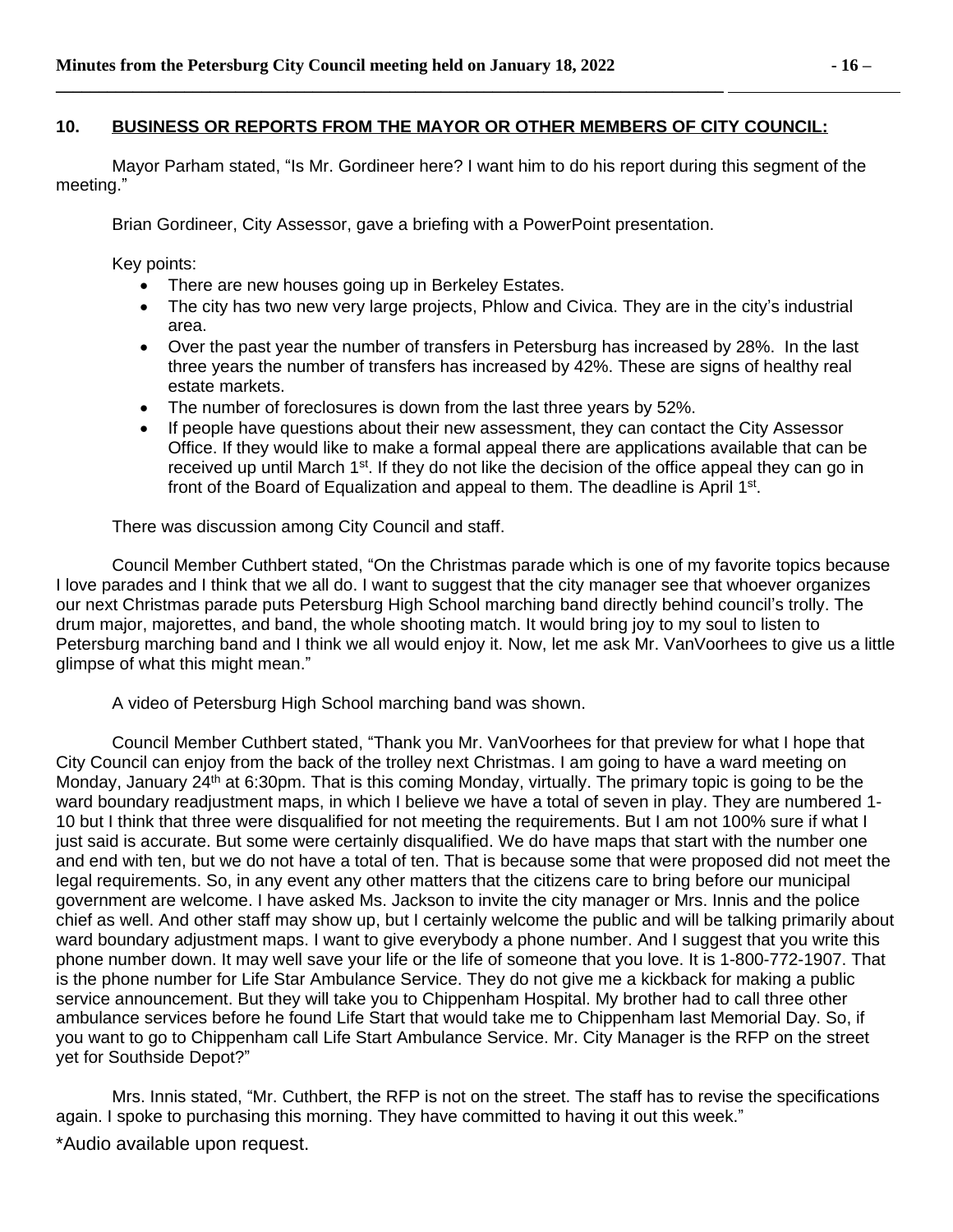Council Member Cuthbert stated, "Well that is great. I trust that when I ask this question next the answer will be yes, it is on the street. I know that there are a lot of details that have to be tended to get it right. And I don't mean to be critical about it. But this is a terribly important project for Petersburg's economic growth. Also, I would like to suggest a couple of topics for our work session on February 1<sup>st</sup>. One topic is this cross connection. We had talked about it at one of our most recent work sessions. This refers to the situation in which stormwater is sent through the wastewater and cross connection can cost serious problems. For example, my suspicion is that the connection causes the flooding on River Street behind Croaker Spot during a downpour. A manhole cover blows off and a mixture of raw sewage and stormwater floods the street. And that is because we have this cross-connection problem. The problem is not going to be solved in a day or probably a year. But the sooner we address it we can solve it. So, I would also like at our work session for staff to give city council a status report as to the Poor Creek Pump Station limitations and game plan and action plan for surmounting those limitations. Again, that is holding back our growth in the AMPAC area in Council Member Hill ward, and it is important to all of us. And the third thing I would like staff to address at our meeting is the status of staff to address our inflow/infiltration problem. Again, that limits our growth in the southeastern section of the city. Primarily Council Member Hill ward and also Mrs. Treska Wilson-Smith ward. These are all infrastructure topics. They are all doorways to economic growth. And it will help us to continue our economic resurgent. Mr. Mayor thank you very much."

Council Member Wilson-Smith stated, "Thank you so much. I have a couple of things if you do not mind. Yesterday, Wayne Covil of Channel 6, did a wonderful story on Roy 'Omowale' Hines. Because of Mr. Hines when he was on council, Petersburg was being recognized as being one of the first cities to recognize MLK Day. If you looked at the story and heard anything, former Mayor Annie Mickens thought that it would be quite befitting for this city to recognize Mr. Hines in some way. Because the history of what he did is being lost and people do not know about it. I think that with February being black history month we can look at that month to give Mr. Hines, Roy 'Omowale' Hines the recognition that he never got for making Petersburg first on the map to recognize MLK Day. Another thing was that on February 2018, I presented a PowerPoint and showed us the current and the brochure of African American history in this city. So, it has been four years later, and I have not seen anything yet. Therefore, I am going to ask Mr. Turille to please direct Mr. Sergei to come before council and present a draft or finished product of the brochure of Petersburg African American History. It has been four years since I have made that request. It has been four years and we have not seen anything. I am asking Mr. Turille and council to support. We need to have a retreat and we need to do it in April. I know that it is not something that we would really want to do, however there are a lot of things that we need to do. We have started our year with no clear direction and the last time that we discussed goals was at the last retreat in 2019. Items for discussion would be for example: African American History to include finalizing the brochure, sites or trail, recreation department (what needs to take place and hearing from the new director), hearing from economic director, hearing from new fire chief, etc. We need to sit down with Petersburg Housing Authority and hear from them what they are in the process of doing moving forward. How and what is the housing authority doing and what it has to do with Petersburg East? What can we as a council do with our housing authority? I would like to hear from Social Services and how they are operating, and their plan for after the city opens back up and how they are keeping people safe. You have social service workers where the public comes in and meet with them. We do not know if this public is vaccinated or not. So, we put our people in jeopardy. Then the people who come in from the community to the social service building is using the same bathroom as the employees are. So, we do not know what we are actually doing there. I want us to talk about homelessness and developing a plan for homelessness. We need to talk about crime in the city and hear from the Chief of Police. We need a policy, and we need talk about HR policies. We need to talk about helping our schools. There are several things that we need to discuss if it is nothing but to get on the same accord and same goals and objectives for the year. One day should be dedicated to the Delegate and Senator to see how things went within the General Assembly and what we can expect from that point on. I don't see no other matter to address these issues than to have a retreat. I hope that council will support me in this, and I hope that Mr. Turille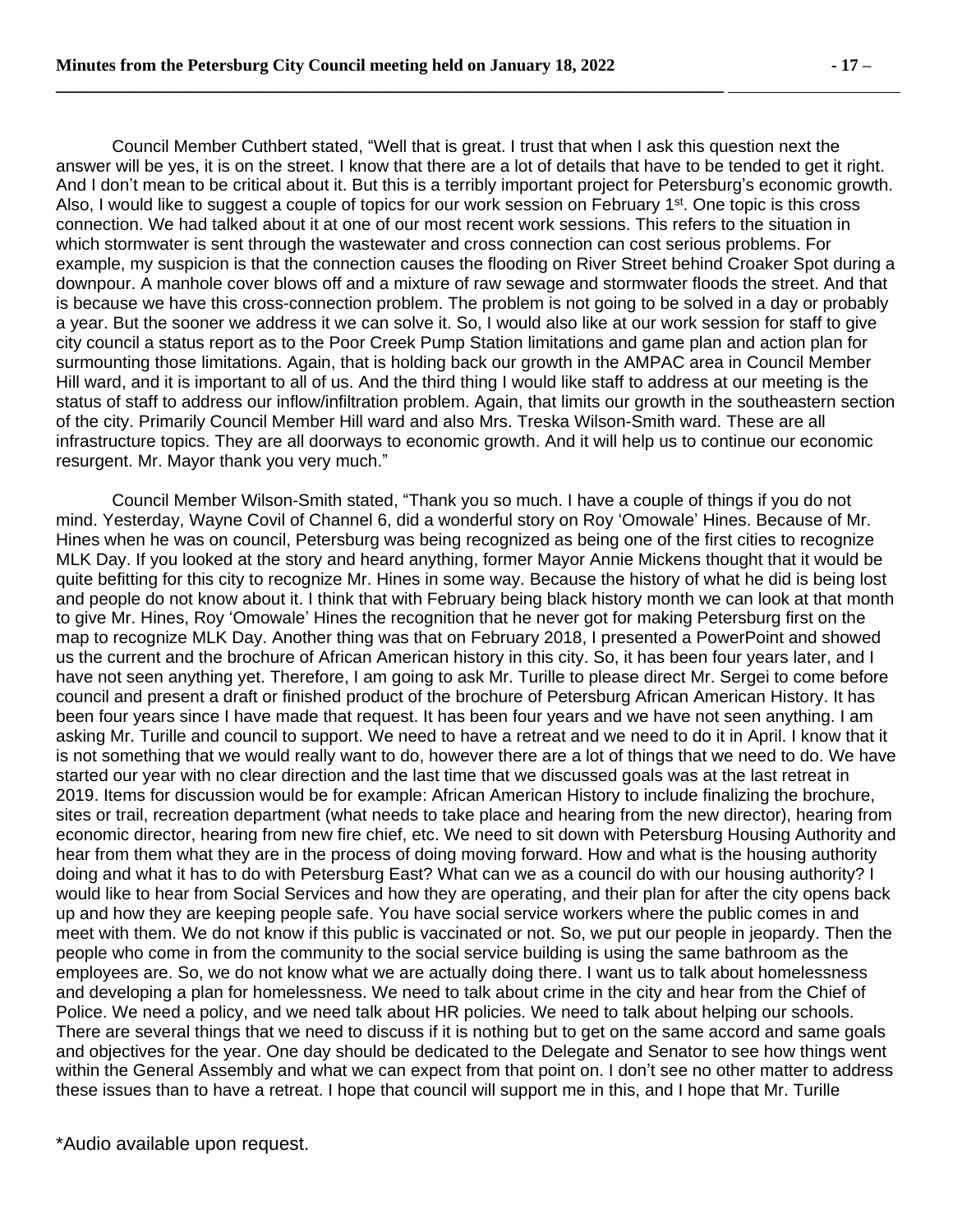supports. I know we had discussed at one time, and we did not think that we needed. I beg to differ, and I think that we do. That is all that I have."

Council Member Westbrook stated, "Good evening. I am going to keep my short and sweet. It has been a great and exciting journey these first two months. I have learned a lot and soaked in all the information and still have a lot to go. I am just thankful for everybody that has poured their knowledge into me and supported me. Happy 2022 to everybody. To close out 2021, I am just in the sake of giving reference to those that are no longer with us. I am just going to call out 10 personal celebrities that I know dies last year that you may know their names. It is Leon Spinks, Larry King, Betty White, Paul Mooney, Cicely Tyson, John Madden, DMX, Biz Markie, Hank Aaron, and former secretary of state, Colin Powell. And the reason that I just called out 10 famous people is that most people know their names. I am sure that many of us may have lost a loved one last year, so if you just indulge with me maybe a ten second moment of silence. Thank you very much for that. We are in the new year, and I hope that we can go forward. Welcome back VSU. Our classes are going back today. The students are protected. I thank VSU for allowing us their service of helping with testing and vaccinations. I know that they did come over and help out the City of Petersburg. I thank them for their consideration in helping out the city. I hope that our partnership would continue to grow under this leadership. And again, thank you all very much and hope that you all have a safe and Happy New Year. Thank you, Mayor."

Council Member Myers stated, "Happy New Year. Excuse me for my appearance I am not feeling well. I just want to say thank you for all that everyone does in the City of Petersburg. My question is for Mr. Turille, Mr. Mayor, and Tangela. We discussed last year about tourism and where it should be and which department it should be in. I am asking if you all would consider transferring that particular item under your communications officer and bring it back to City Council on the next work session meeting. And that is all that I have Mr. Mayor."

Council Member Hill stated, "Good evening, everyone. I pray that all is well. I want to wish everyone a Happy New Year. I hope everyone had an enlightening MLK, Jr. Day. I looked at a lot of documentaries and things of that nature. I am going to wait until probably this spring and wait for the COVID to die down. I am probably going to have an outdoor ward meeting probably in the spring some time. I am going to see how the virtual aspect goes. I think Council Member Cuthbert has a virtual meeting coming up and I will see how they go. But I am looking at to do a ward meeting as soon as the weather break. It will more than likely be outdoors like the way that I have done in the past. I congratulate those newcomers that came on to the city. Our new economic developer, our new fire chief, our new director of parks and rec and our new neighborhood services. We are moving in a great direction at a fast pace. And I was talking to the mayor earlier today and we were talking about how much stuff that we have on our agenda. It is refreshing because we are doing things. I do not know if this form of the way that we have done with these work sessions to be honest with you and then voting on this meeting. We may have to relook at this because it seems like, I believe in having work sessions, but it seems that we have more on this meeting because we have to vote everything in. So, we may want to take a look at maybe doing some things different. I know that after you have been in a meeting sitting down for three or four hours, I think everybody tensions get a little high. You have to realize that the public is seeing us debate one another. I just do not want the wrong signals going out. You can get your free COVID test kit from the government. If you go to covidtest.gov, you can get your free test. I think that they give up to four units per household. Lastly, I would like for us to look beyond the normal because so much is coming for us. If you look at what Mr. Gordineer is presenting with all the different businesses and homes in Berkeley Estate. I ride through there at least once or twice a week. And all the units in front of the houses have sold on them already. They have for sale signs for houses that are not even built. If you get a chance you should ride through there. There are a lot of people are coming and moving to the city and I just want us to be ready for the influx of people. I do agree that we do need some type of retreat. Retreat means to get away. To go back in the past, we were here for each director. But if we design the retreat ourselves, I think that everyone would be satisfied with how we do the retreat. We would hear from each department and see exactly what they are working on. They would ask us questions and we would ask them questions and things like that and get into the weeds of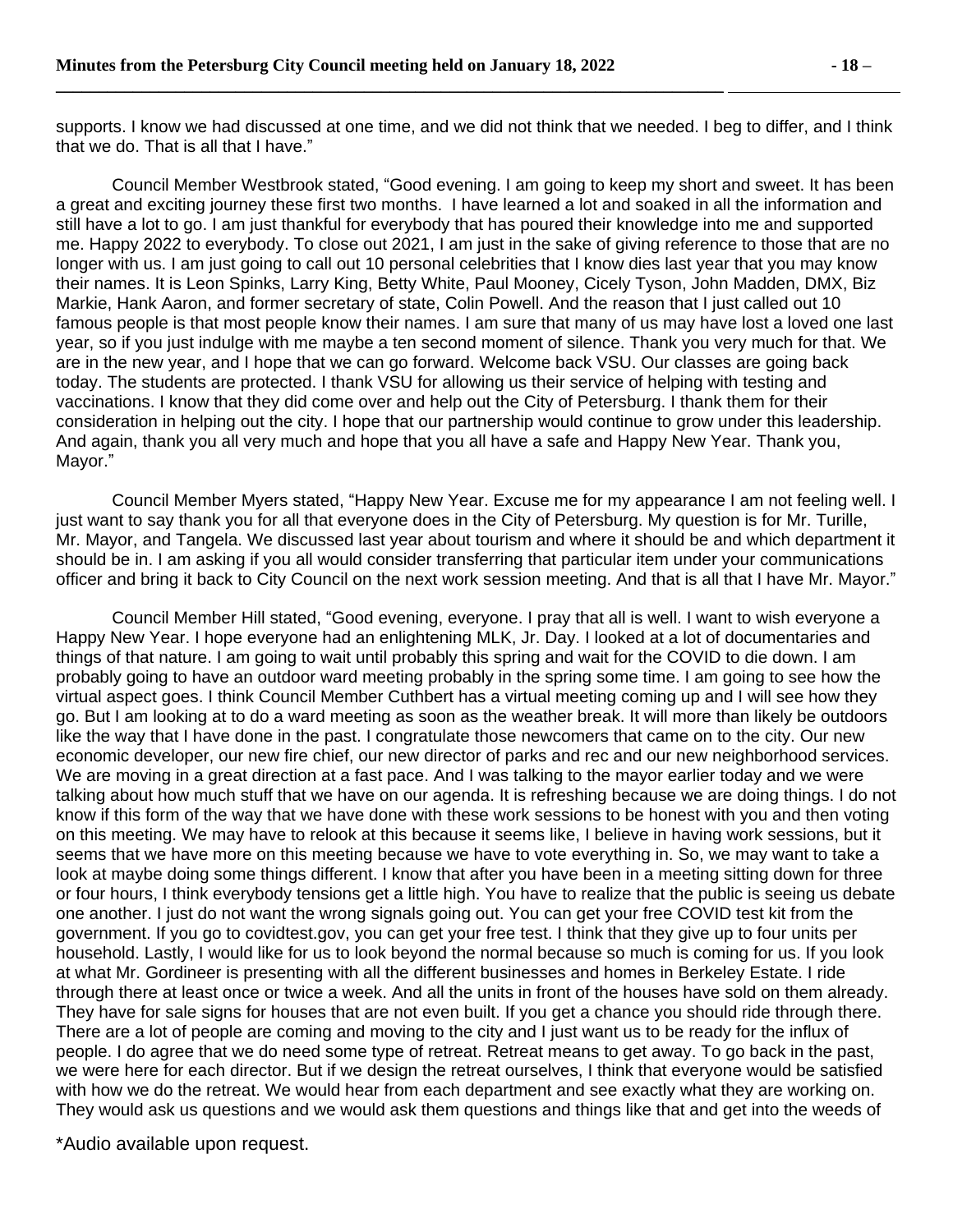everything. Other than that, I just want everyone to be safe. This COVID is real out here and people are still catching it and keep you mask on and do your social distancing and get your shots. Thank you, Mr. Mayor, council and citizens."

Vice Mayor Smith-Lee stated, "Good evening, everyone. Can I have a moment of silence for the two families that had the fire in the City of Petersburg. And both of those were in my ward and there was a lost in one of them. Thank you. Also, I just want to also remind everyone to please check your smoke detectors. I know that we normally do it when we turn back the time. But it is a must. Please be careful of the space heaters. I know that it is cold but just be careful. I just wanted to say that mayor. Also, MLK Day was a day of service for so many people. They got out and they did some things. And I want to thank the members of Delta Omega Chapter of Alpha Kappa Alpha Sorority Incorporated, that donated almost a thousand pounds of perishable and nonperishable items to The Hope Center. Darrin stole my little thing that I wanted to say about the free COVID test, but it is for everybody. Thank you, Darrin. And like he said covidtest.gov. Also, I just want you to know that Legislative Day for the State of Virginia is February 7<sup>th</sup>. So, you can put that on your calendar. Mayor, that concludes my report."

Mayor Parham stated, "Next, I am going to be brief because I know for the sake of time. I am having my Joint Ward 3 Meeting Virtually with school board chairman, Kenneth Pritchett. So, it will be 6pm on Monday. It is going to be virtual, and I will be sending out a link for those who would like to join us. Also, Ken will have the superintendent, Dr. Pitre-Martin there and I will have City Manager, Mr. Stewart Turille on the city side. So, we ask everyone to come out. I just want to thank Dominion again. That was a great donation that they made to us in giving us the Dominion building. And it is a great place for our city staff. They desperately needed it and it is better office space and facilities for them to work out of. Next thing is that I want to thank Ms. Sanders of Virginia State University for doing the testing and vaccinations. It has been a collaboration with the City of Petersburg and the Virgnia Department of Health and Virginia State. We are going to be going through all the wards to do vaccinations. Because this pandemic is still raging stronger than ever. Right now, I know that I have heard a lot of talk about doing retreats and things of that nature, but we have to be vigilant and keep everybody safe. And hopefully by that time coming this summer, it will be the retreat coming up in the future. I just cannot hold this because I am excited to have our new fire chief Ms. Tina Watkins. She is a tremendous person. I am so happy to have her coming to the Peterburg Fire Department. I have talked to several of our firefighters, and they are delighted to have her there. They are ready to get to work and she has worked her whole life to do so much to get to this point. I am just happy to have her in Petersburg and thankful that she chose Petersburg to be her destination. So, at this time this concludes the reports from council."

# **11. ITEMS REMOVED FROM CONSENT AGENDA:**

\*There are no items for this portion of the agenda.

## **12. FINANCE AND BUDGET REPORT:**

\*There are no items for this portion of the agenda.

#### **13. UNFINISHED BUSINESS:**

\*There are no items for this portion of the agenda.

#### **14. NEW BUSINESS:**

a. Consideration of FY2021 carryover (\$3,974.98) of Virginia Department of Emergency Management - Radiological Emergency Preparedness Fund- 2<sup>nd</sup> Reading.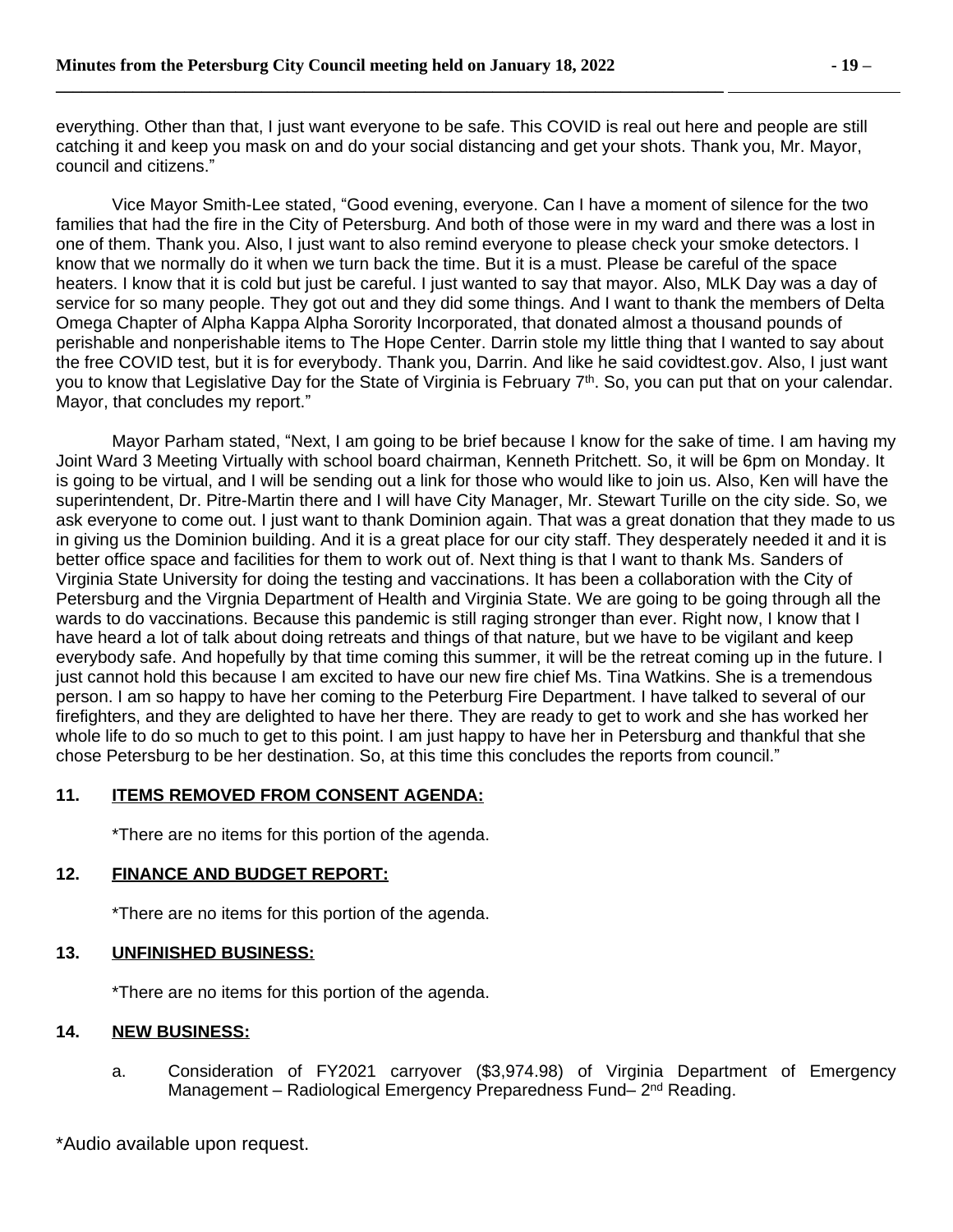**BACKGROUND:** The City of Petersburg receives the Radiological Preparedness fund annually to assist with training and hazardous materials response equipment. These funds are currently programmed for purchasing radiological monitoring equipment, personal protective equipment, tools, and decontamination equipment.

**RECOMMENDATION:** Recommend that City Council appropriate the carryover amount of \$3,974.98 from the Virginia Department of Emergency Management – Radiological Emergency Preparedness Fund from FY2021 to FY2022 budget of the Department of Fire, Rescue and Emergency Services.

Council Member Myers made a motion to approve the attached appropriation for \$3,974.98. The motion was seconded by Council Member Hill.

Mayor Parham opened the floor for public comments.

Seeing no hands, Mayor Parham closed the public comments.

The motion was approved on roll call vote. On roll call vote, voting yes: Cuthbert, Wilson-Smith, Myers, Westbrook, Hill, Smith-Lee, and Parham

#### **22-ORD-5 AN ORDINANCE, AS AMENDED, SAID ORDINANCE MAKING APPROPRIATIONS FOR THE FISCAL YEAR COMMENCING JULY 1, 2021, AND ENDING JUNE 30, 2022, FOR THE GRANTS FUND IN THE AMOUNT OF \$3,974.98.**

b. Consideration of FY2021 carryover (\$106,079) of Virginia Department of Fire Programs Fund – Aid to Localities funds - 2<sup>nd</sup> Reading

**BACKGROUND:** The City of Petersburg receives the Fire Programs Fund – Aid to Localities grant annually to assist with training and firefighting equipment. These funds are currently programmed for purchasing new vehicle extrication equipment, personal protective equipment, fire hose, and other related equipment.

**RECOMMENDATION:** Recommend that City Council appropriate the carryover amount of \$106,079.00 from the Virginia Department of Fire Programs – Aid to Localities (ATL) from FY2021 to FY2022 budget of Department of Fire, Rescue and Emergency Services.

Council Member Myers made a motion to approve the attached appropriation for \$106,079. The motion was seconded by Council Member Hill.

Mayor Parham opened the floor for public comments.

Seeing no hands, Mayor Parham closed the public comments.

The motion was approved on roll call vote. On roll call vote, voting yes: Cuthbert, Wilson-Smith, Myers, Westbrook, Hill, Smith-Lee, and Parham

#### **22-ORD-6 AN ORDINANCE, AS AMENDED, SAID ORDINANCE MAKING APPROPRIATIONS FOR THE FISCAL YEAR COMMENCING JULY 1, 2021, AND ENDING JUNE 30, 2022, FOR THE GRANTS FUND IN THE AMOUNT OF \$106,079.**

c. Consideration of Edward Byrne JAG Grant Acceptance and Appropriation for \$31,219 - 2<sup>nd</sup> Reading.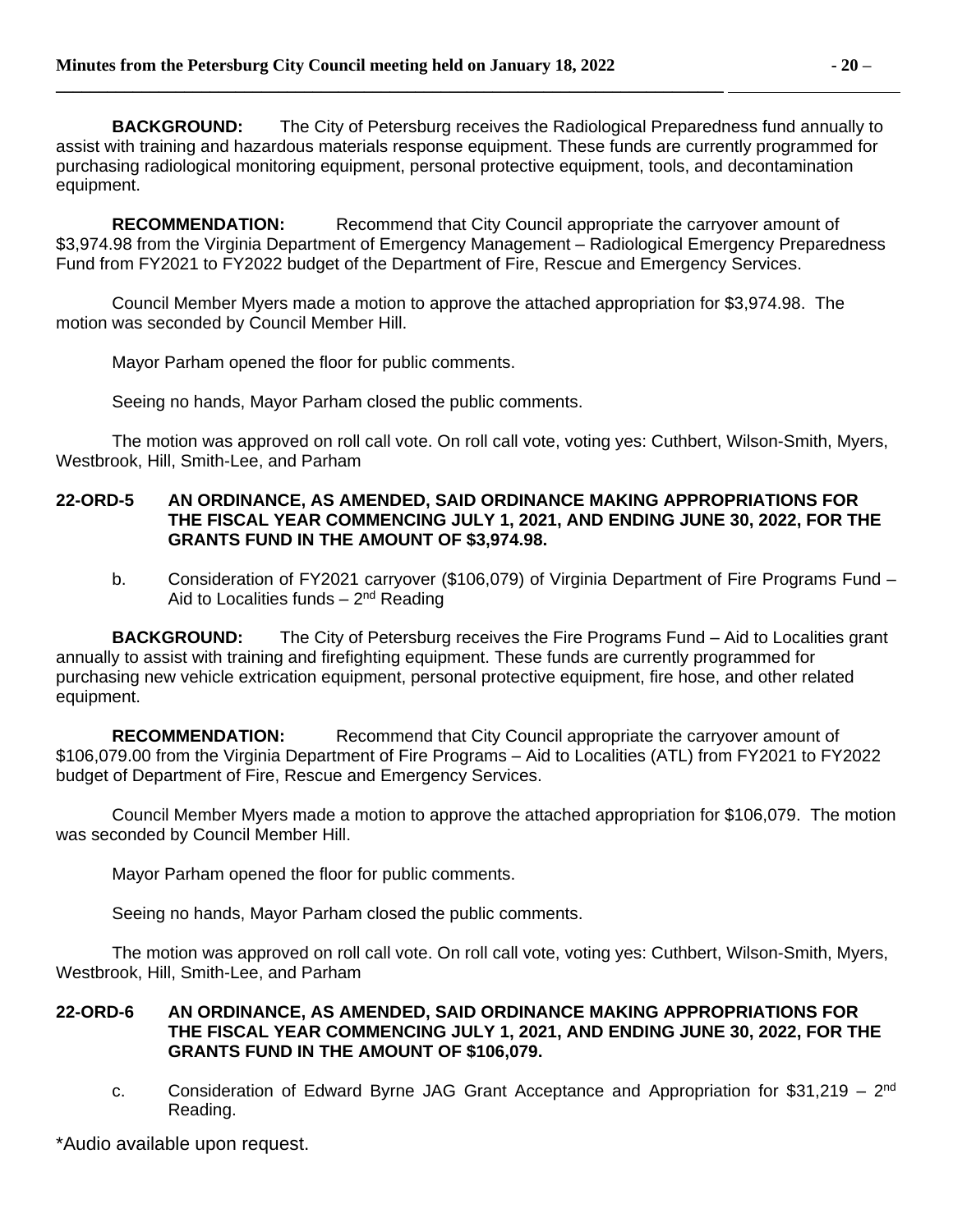**BACKGROUND:** The Edward Byrne JAG Grant is an annual grant awarded to Local Police agencies for various enforcement projects. Petersburg has applied for funding and the Department of Justice has accepted the application and awarded funding in the amount of \$31,219. There is no local match to these funds.

**RECOMMENDATION:** Recommend that Council accept and appropriate the grant funds to be spent in FY2021-2022.

Council Member Myers made a motion to approve the attached appropriation for \$31,219. The motion was seconded by Vice Mayor Smith-lee.

Mayor Parham opened the floor for public comments.

Seeing no hands, Mayor Parham closed the public comments.

The motion was approved on roll call vote. On roll call vote, voting yes: Cuthbert, Wilson-Smith, Myers, Westbrook, Hill, Smith-Lee, and Parham

#### **22-ORD-7 AN ORDINANCE, AS AMENDED, SAID ORDINANCE MAKING APPROPRIATIONS FOR THE FISCAL YEAR COMMENCING JULY 1, 2021, AND ENDING JUNE 30, 2022, FOR THE GRANTS FUND IN THE AMOUNT OF \$31,219.**

d. Consideration of a resolution for the removal of 72 parcels of city-owned property from the cityowned real estate property list for disposition.

**BACKGROUND:** On March 19, 2019, approximately 269, were identified for disposition. As the Department of Economic Development receive proposals to purchase properties, staff have identified issues associated with development.

To address these issues, staff requested a review of these properties by the Storm Water Manager and Zoning Administrator. What was discovered is that 72 of the 129 properties currently available for disposition had issues ranging from floodplains, right away, deficient lot dimensions, and other site conditions that will impede development.

To ensure no environmental issues arise from the disposition and development of these properties, Economic Development staff, stormwater manager and zoning administrator recommends to the City Council that 66 parcels be removed from consideration for disposition.

**RECOMMENDATION:** Economic Development recommends that the City Council remove 72 parcels of City Owned Real Estate Property from the property surplus list for disposition.

Council Member Myers made a motion to approve the resolution removing 72 parcels of City Owned Real Estate Property from the property surplus list for disposition. The motion was seconded by Vice Mayor Smith-Lee

There was discussion among City Council and staff.

The motion was approved on roll call vote. On roll call vote, voting yes: Cuthbert, Myers, Westbrook, Hill, Smith-Lee, and Parham; Voting No: Wilson-Smith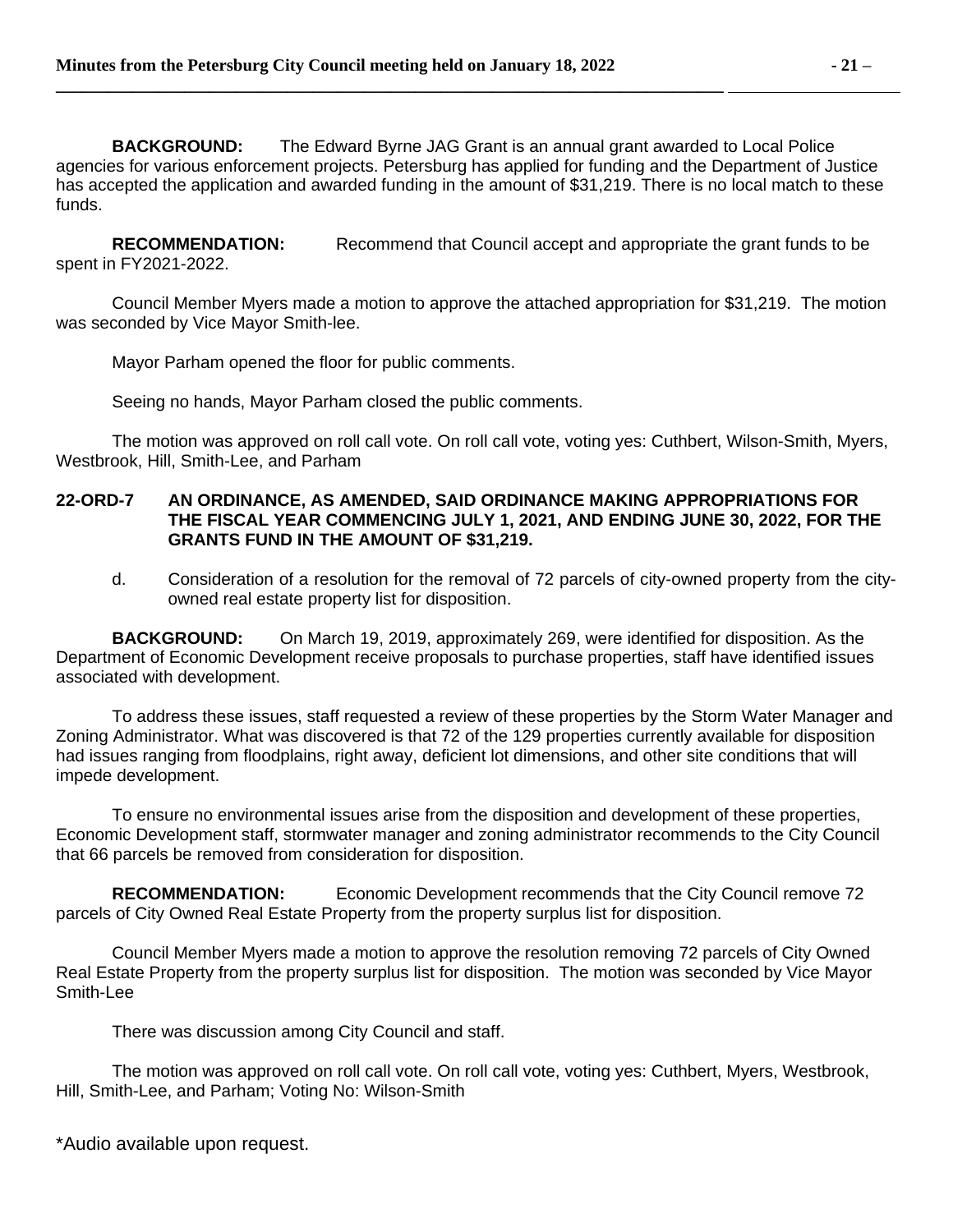#### **22-R-7 A RESOLUTION FOR THE REMOVAL OF 72 PARCELS OF CITY OWNED PROPERTY FROM THE CITY-OWNED REAL ESTATE PROPERTY LIST FOR DISPOSITION.**

e. Consideration of a resolution authorizing the City Manager to Execute the Performance Agreement between the City of Petersburg, City of Petersburg Economic Development Authority and Tabb Street Development, LLC.

Ms. Boone stated, "Dr. Cuthbert had asked us to remove this performance agreement from the consideration of City Council at this current time. Mr. Moore and I will bring it back before the City Council when Dr. Cuthbert is ready to re-present it.

Council Member Myers made a motion to table action on this item and bring back at the second meeting in February. The motion was seconded by Council Member Hill. There was no discussion on the motion. The motion was approved on roll call vote. On roll call vote, voting yes: Wilson-Smith, Myers, Westbrook, Hill, Smith-Lee, and Parham; Abstain: Cuthbert

f. Discussion and consideration of referral to the Planning Commission for a recommendation as to whether to rezone the former site of Southside Regional Medical Center to MXD-3.

Council Member Myers stated, "Tell me what MXD-3 mean."

Council Member Cuthbert stated, "It is the mixed-use district that we created at our last business session."

Council Member Myers stated, "Okay. I got. It is mixed used development."

Council Member Cuthbert stated, "Yes."

Council Member Myers made a to refer to the Planning Commission the recommendation as to whether to rezone the former site of Southside Regional Medical Center to MXD-3. The motion was seconded by Council Member Cuthbert. There was no discussion on the motion. The motion was approved on roll call vote. On roll call vote, voting yes: Cuthbert, Wilson-Smith, Myers, Westbrook, Hill, Smith-Lee, and Parham

g. Discussion on the consideration of revised City Council Ward Maps following population changes identified in The 2020 Census.

**BACKGROUND:** Article VII, Section 5 of the Constitution of Virginia specifically requires any locality that conducts elections by district to change its district boundaries every 10 years in the year ending in one. Districts must be drawn using U.S. census data.

The United States decennial census is the primary data source on population, age, and race used in redistricting. The 2020 census, conducted by the U.S. Department of Commerce through the Census Bureau, is the twenty-fourth census in U.S. history, and it will also be used to redraw congressional, state legislative, and local election districts.

There are two basic pieces of information needed to redraw election district lines: population data (Section 4.2) and maps (Section 4.3). The Census Bureau provides both.

The Constitution of Virginia Article VII. Local Government, Section 5. County, city, and town governing bodies, requires that the governing body of each county, city, or town shall be elected by the qualified voters of such county, city, or town in the manner provided by law; If the members are elected by district, the district shall be composed of contiguous and compact territory and shall be so constituted as to give, as nearly as is practicable, representation in proportion to the population of the district; that when members are so elected by district, the governing body of any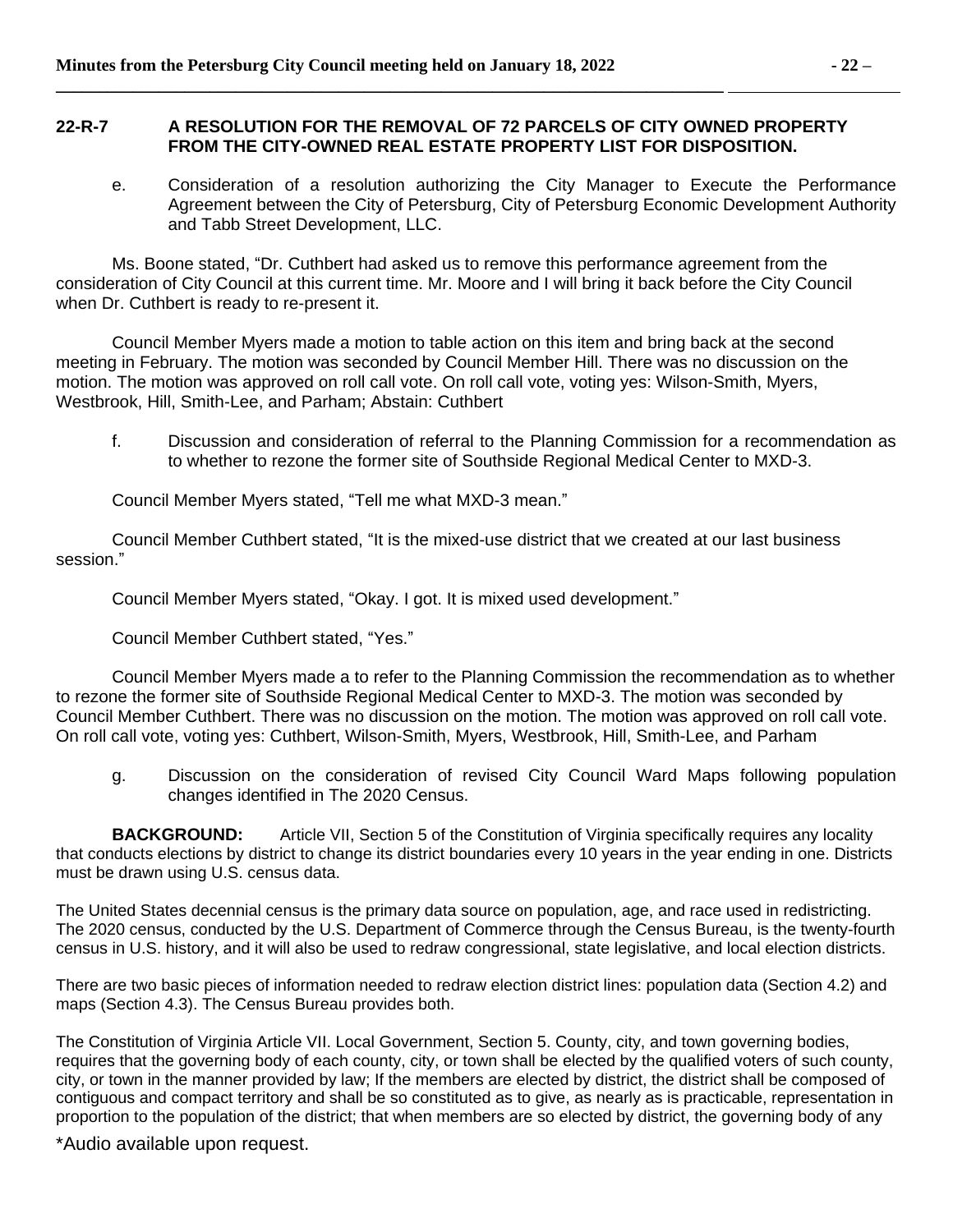county, city, or town may, in a manner provided by law, increase or diminish the number, and change the boundaries, of districts, and shall in 1971 and every ten years thereafter, and also whenever the boundaries of such districts are changed, reapportion the representation in the governing body among the districts in a manner provided by law; that whenever the governing body of any such unit shall fail to perform the duties so prescribed in the manner herein directed, a suit shall lie on behalf of any citizen thereof to compel performance by the governing body.

The 2020 Census population is 34,013, and the average Ward population for each of the seven (7) wards is 4,859, with a 10% range being 5% above (5,034) - 5% below (4,905). Wards 1 and 2 are above the range, and Wards 6 and 7 are below the range. To establish Wards that are within the range, all Ward boundaries and populations will need to be adjusted. The Wards must be contiguous and compact. Additionally, observable boundaries should be used (roadways, waterways, greenways, etc.), and a goal of maintaining intact neighborhoods has been identified.

The most recent decennial population figures for each locality, as adjusted by the Division of Legislative Services, are to be used. Beginning with the 2021 redistricting, any person incarcerated in a federal, state, or local correctional facility within the Commonwealth is to be counted as a resident of the locality where his address at the time of incarceration is located.

A new requirement for the 2021 redistricting is that a Geographic Information System (GIS) map that shows the district boundaries must be sent to the local elected board, the Secretary of the Commonwealth, the Department of Elections, and the Division of Legislative Services.

**RECOMMENDATION:** It is recommended that the City Council holds a public hearing and approves an amendment to the City's Ward Map.

There was discussion among City Council Members and staff.

Mayor Parham stated, "Alright. We have a meeting scheduled on the  $25<sup>th</sup>$ . So, we will use that meeting just to work on the maps and then from there do another meeting after that before we approve it. Let's make the meeting on the  $25<sup>th</sup>$  a work session on the redrawing of the maps and everyone can present their suggestions or concerns."

There was discussion among the members of council.

Mayor Parham stated, "Let's take a look and get with Mr. Brebner. We will take a look at all of them and then we will go over them on the 25<sup>th</sup>. Whomever map gets the support to move forward is who we will move forward with. This is just for discussion right now. We do not need a motion, but this meeting will continue on the 25<sup>th</sup>. I ask everyone please meet with Mr. Brebner and try to ask for whatever type of changes you may require before we present it to the public."

There was continued discussion among council.

## **15. CITY MANAGER'S AGENDA:**

a. City Manager's Report

Key points:

- City of Petersburg hired a new Fire Chief, Tina Watkins. She is a former battalion chief at the Richmond Fire Department. She has a master's degree and 34 years of service in the fire department in Richmond.
- The City of Petersburg also hired a new Economic Development, Brian Moore.
- The new budget is underway and budget submissions are in.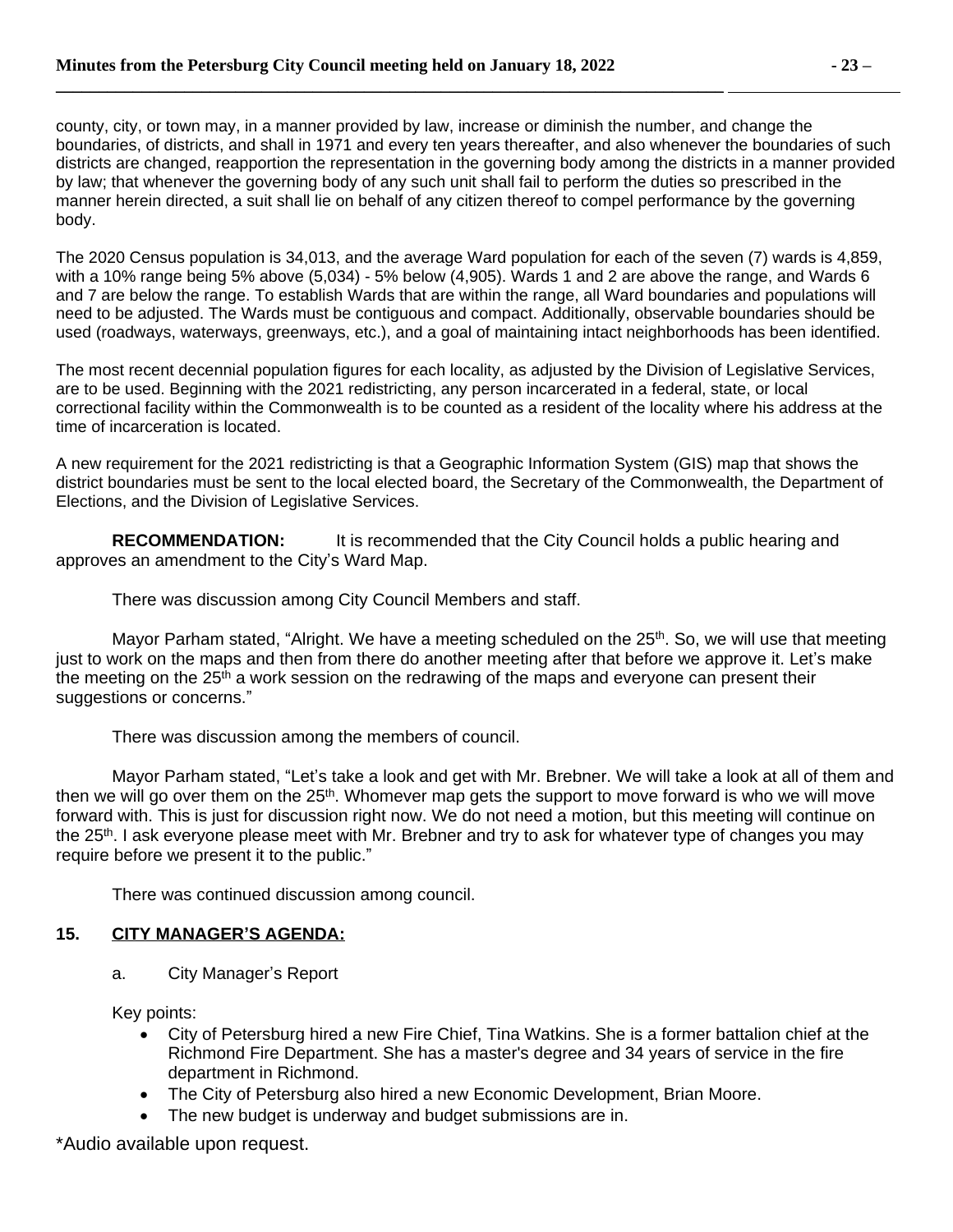• Non-profits will present at the work session on February 1<sup>st</sup>.

**\_\_\_\_\_\_\_\_\_\_\_\_\_\_\_\_\_\_\_\_\_\_\_\_\_\_\_\_\_\_\_\_\_\_\_\_\_\_\_\_\_\_\_\_\_\_\_\_\_\_\_\_\_\_\_\_\_\_\_\_\_\_\_\_\_\_\_\_\_\_\_\_\_\_\_\_\_\_** 

Mr. Turille stated, "Let's hear from the work staff on speeding mitigation plan."

Mr. Barnes gave a PowerPoint presentation on speeding issues.

Key points:

- Installed Speed Indicator Signs at Holly Hill Drive/Merryoaks Avenue
- Installed on S. Sycamore Street at I-85.
- A consultant has been hired for N. Sycamore Pavement Marking. Schematics are expected mid-February and work is expected to be completed June 2022.
- A consultant performed a signal optimization study in 2013. The study indicated that a signal is not warranted for Bollingbrook and N. Sycamore Street.
- Speeding can come from personal schedules, being late, traffic congestion, they are distracted, lack of enforcement and police presence.

There was discussion among City Council and staff.

Council Member Cuthbert stated, "My constituents are demanding stop signs. Mr. City Manager, when will you present an action plan with deadlines for putting up stop signs and addressing the adequate funding of traffic enforcement within the police department?"

Mr. Turille stated, "February 1<sup>st</sup>. I hear what you are saying Council Member Cuthbert. It is a deeper problem than just public works. The root of the problem is not distracted driving and all that. It is disregard for law and what I observe of a culture of disregard of law. It cannot be stopped by signs or education. This is a bigger problem than public works can solve. I suggest that the only way to put teeth into this is two methods. Infrastructure that results in speed mitigation such as humps, bumps, cross strips and stop signs. Infrastructure will slow people down because they have no choice. The other aspect is out right speed traps and enforcement. Because once they get fined than behavior stops. It is just human nature until there is a restriction no one will stop."

Mrs. Innis stated that she knows that he said February 1<sup>st,</sup> but she would like this to be included with the budget. She would like to request a timeline for the projects that they are currently working on to complete the process for the problem with speed.

Council Member Cuthbert asked Mr. Turille can he come back with the information at the first meeting in March.

Mr. Turille responded yes.

# **16. BUSINESS OR REPORTS FROM THE CLERK:**

\*No items for this portion of the agenda.

# **17. BUSINESS OR REPORTS FROM CITY ATTORNEY:**

\*No items for this portion of the agenda.

## **18. ADJOURNMENT:**

City Council adjourned at 9:02 p.m.